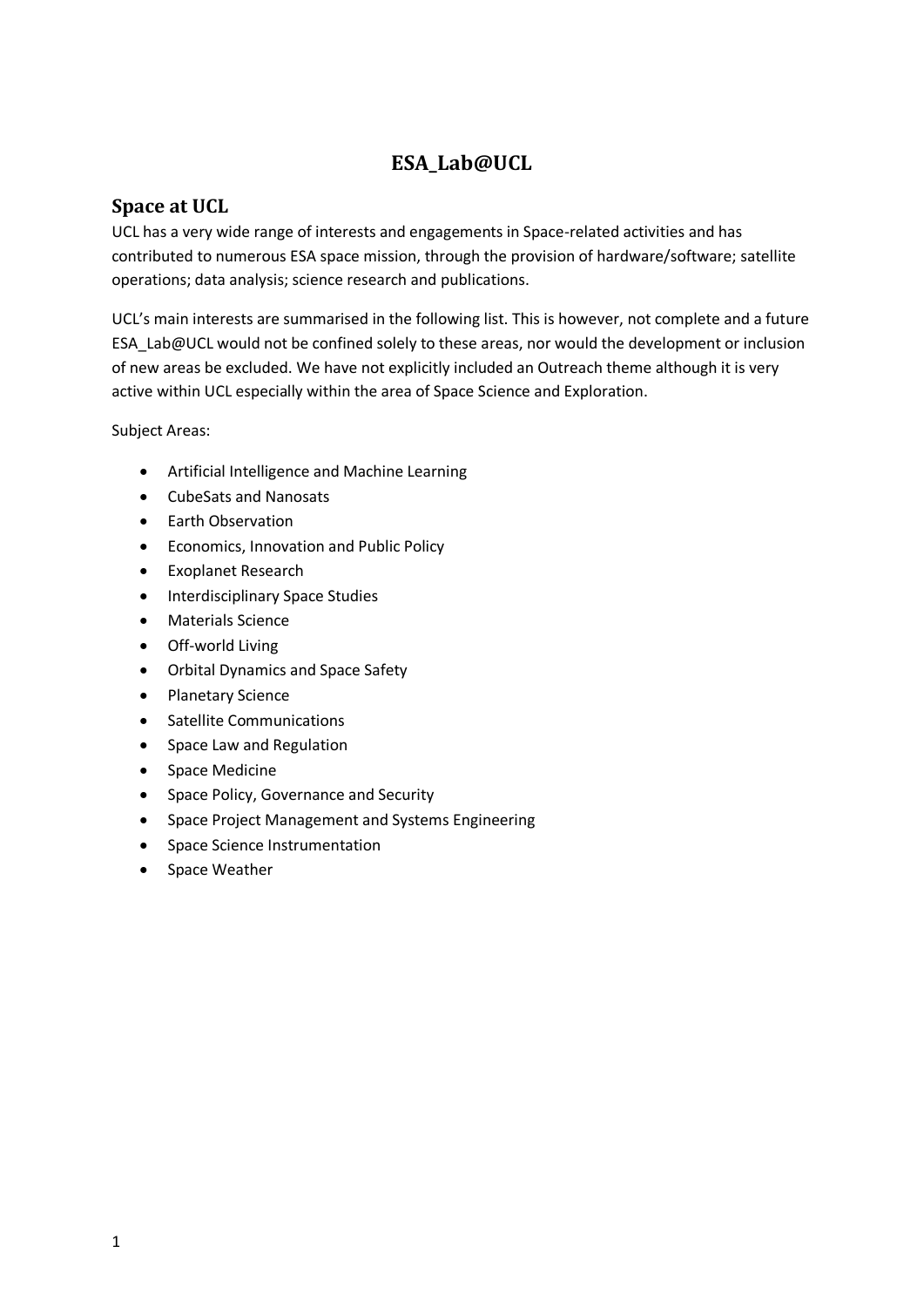# <span id="page-1-0"></span>**Contents**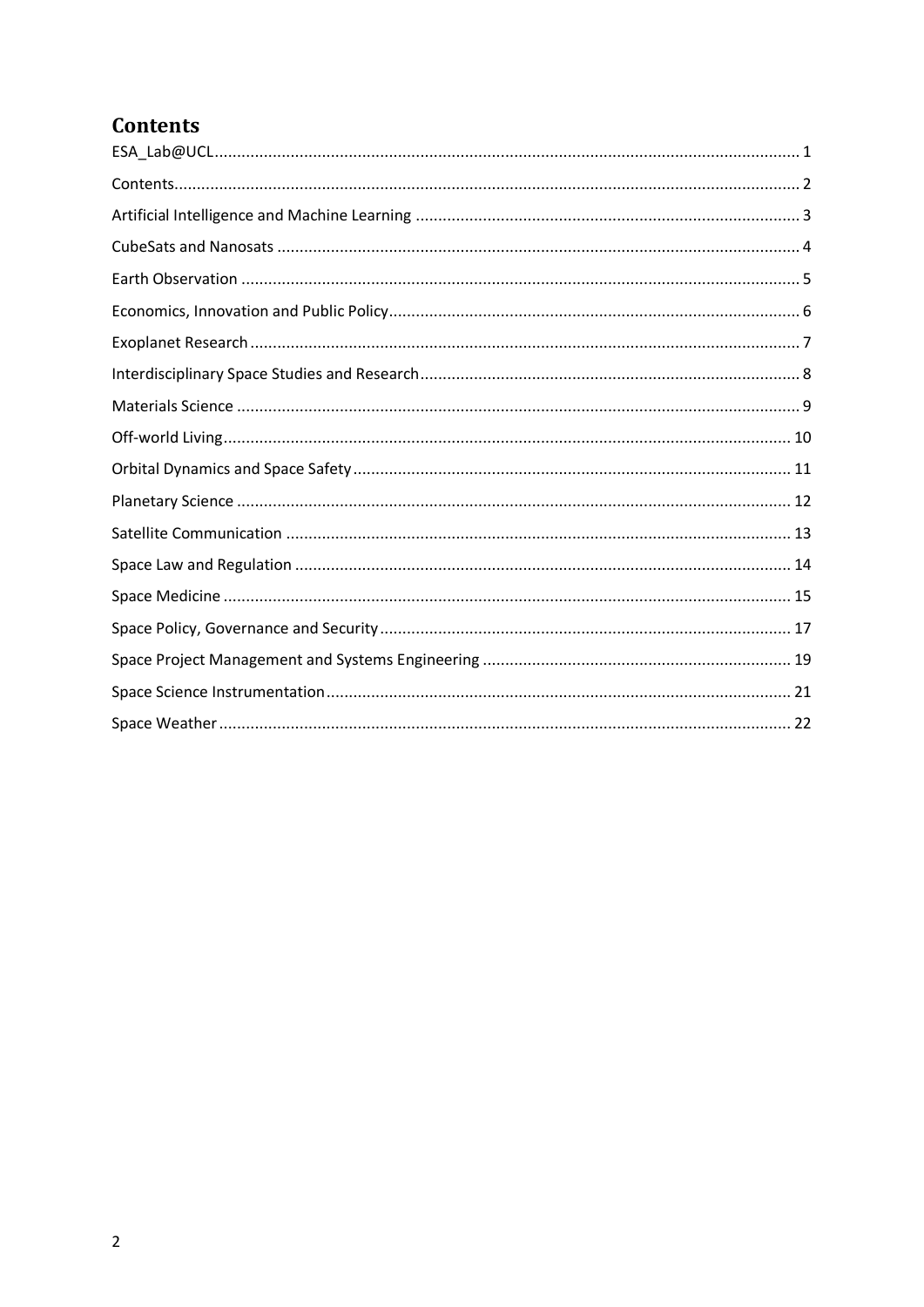# <span id="page-2-0"></span>**Artificial Intelligence and Machine Learning**

*Updated 25 June 2021*

### **Theme leader: Dr Ingo Waldmann, Department of Physics and Astronomy**

The University College London is one of the leading institutes in Artificial Intelligence (AI) and Machine Learning and has a long history of applying AI in the astronomy and planetary science domains.

The departments of Physics & Astronomy and Space and Climate Physics are collaborating on a large number of current and future space and ground based astronomical surveys (e.g. Ariel, JWST, Euclid, Plato, Juno, Juice, LSST, SKA and the ELTs). The big-data nature of these surveys lends itself to machine learning and AI approaches, which has been an active focus of research at UCL. Here we benefit from the significant expertise in fundamental AI development at UCL.

Though AI is a new addition to the UCL ESA\_lab initiative, we can already showcase two successful AI focused OSIP studentships shared between UCL and ESAC (ESA PI: Bruno Merin). The studentships focus on developing unsupervised learning and graphical network approaches to catalogue and characterise the ESA mission archival data.

UCL puts great emphasis on the training of the next generation of interdisciplinary researchers well versed in astrophysics and AI, who can apply themselves to the big-data challenges of modern astrophysics. To this effect, the UCL Centre for Doctoral Training in Data-Intensive Sciences (CDT-DIS) was established in 2017. Being the countries first CDT-DIS, it has now grown to be the largest with four PhD cohorts and 49 PhD students in total. Over 60 UCL academics from 6 Departments are associated with the CDT, and each student is supervised by two academics from different groups or departments. The CDT-DIS PhD programme includes a formal training component in which PhD students attend lectures on deep learning, high-performance computing, and statistical methods.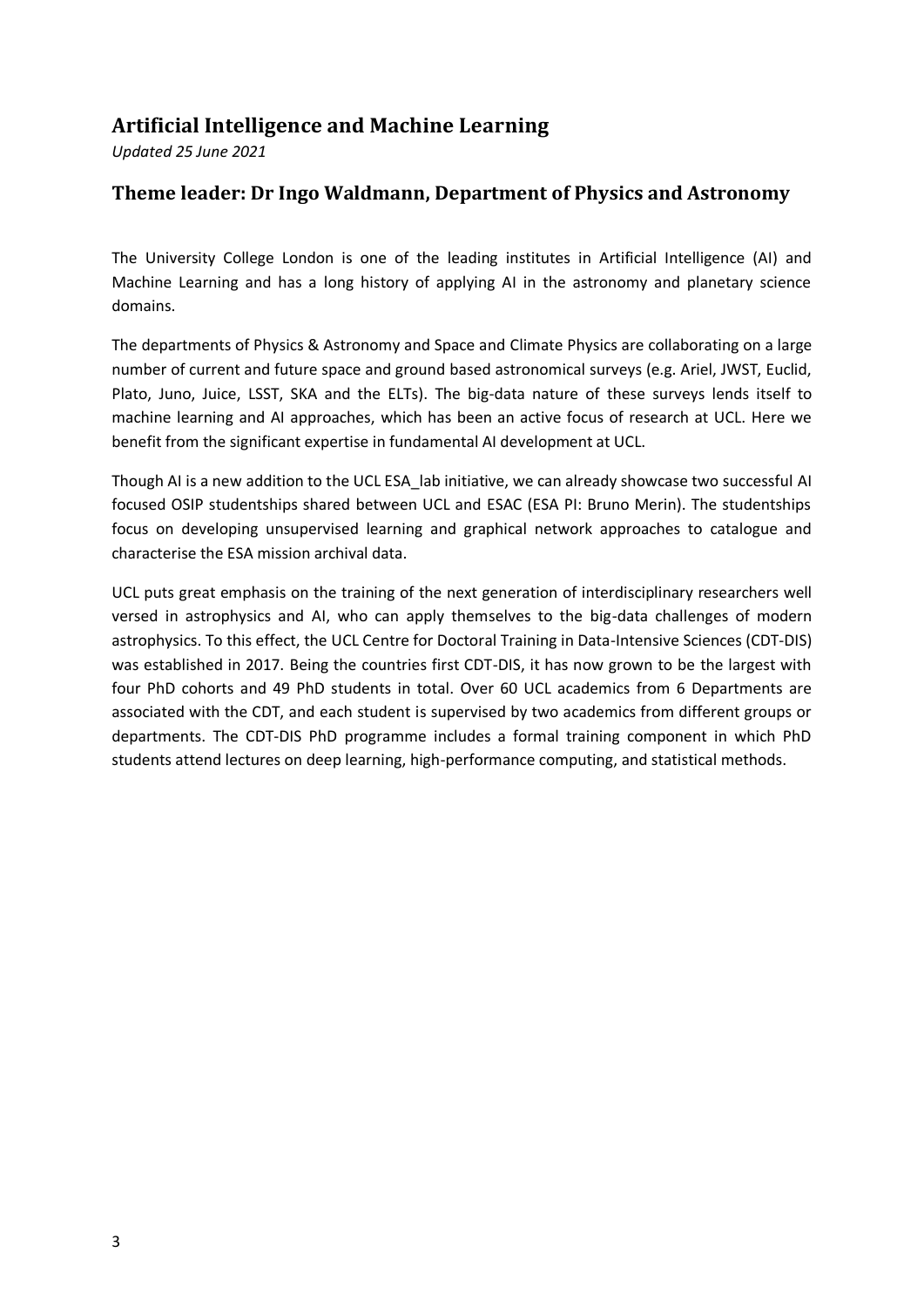# <span id="page-3-0"></span>**CubeSats and Nanosats**

Updated 25/6/21

### **Theme leader: Professor Dhiren Kataria, Department of Space and Climate Physics**

The scope of activity at UCL related to CubeSat/NanoSat development includes:

- Develop CubeSat-based mission concepts across a range of strategically important scientific areas;
- Develop technologies and sub-systems enabling CubeSat-based science and commercial missions;
- Teaching and training;
- Provision of engineering expertise.

UCL (mainly through MSSL) has flown instruments on more than 200 sounding rocket flights and over 40 space missions and have developed extensive in-house facilities and engineering capabilities underpinned by a large pool of expert and experienced engineering staff. MSSL in particular has benefited from the co-location of science and engineering expertise and includes four internationally competitive technology and innovative R&D groups developing bespoke technologies for space missions.

UCL has a strong interest in exploitation of CubeSats/NanoSats for science research and for incorporating into hands-on teaching and training. UCL (through MSSL) is the only university in the UK to have built and launched a CubeSat with a scientific payload on board as part of a constellation of CubeSats for upper atmosphere science and continues to be involved in proposals and missions studies for exploitation of CubeSats for cutting edge science. A particular area of interest is in future CubeSat constellation mission for astronomical and near-Earth missions. Along with technology development interests in other theme areas discussed here, UCL also plan to include CubeSat technology development across a large number of the proposed ESA\_Lab@UCL interest areas and to develop roadmaps, identify key technologies and provide a framework to facilitate their development and exploitation.

In all the above, UCL plans a significant contribution from Masters and PhD students, as part of their education. UCL would welcome ESA support and advice in such projects, ensuring relevance and access to state-of-the-art context.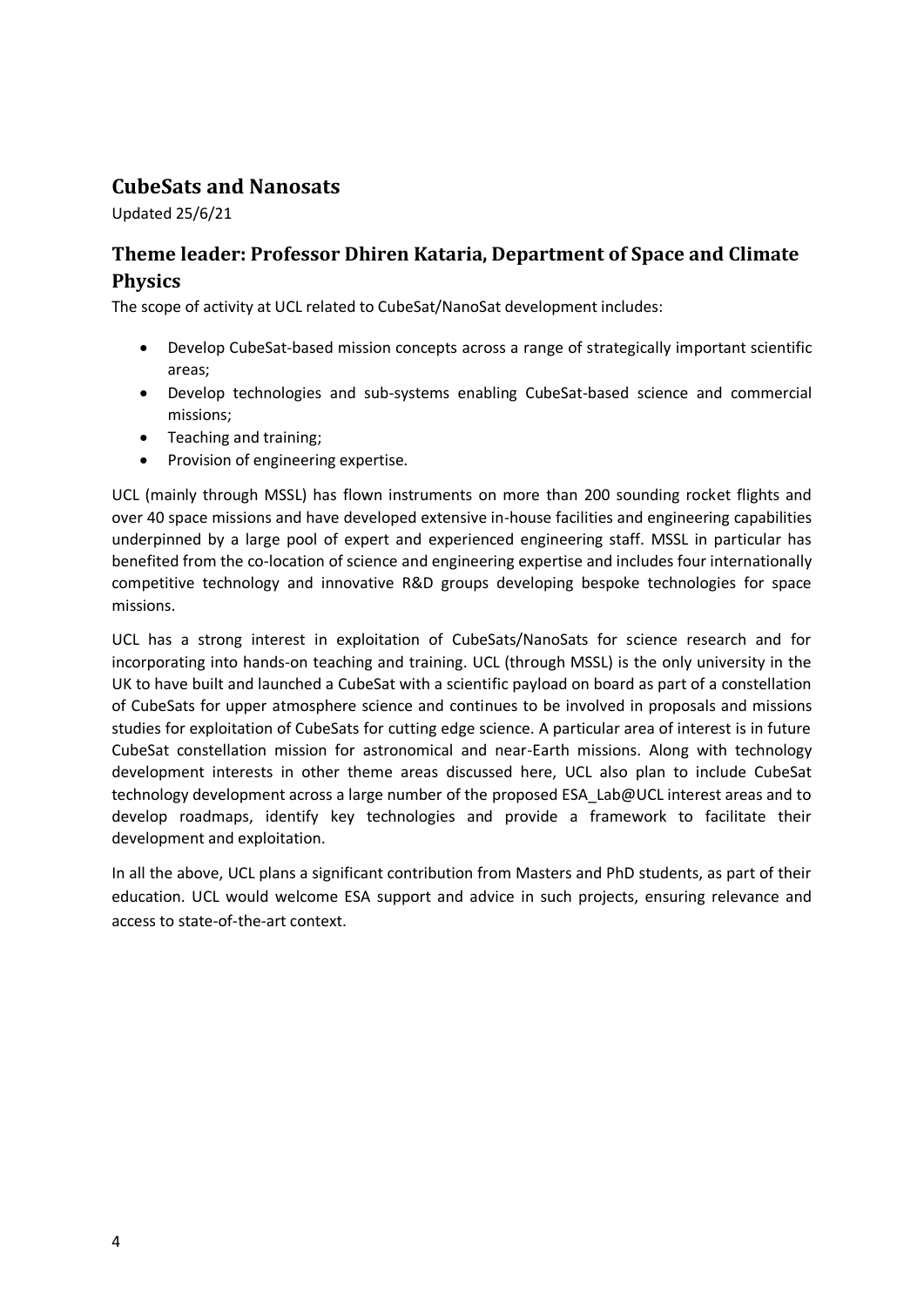### <span id="page-4-0"></span>**Earth Observation**

*Updated 21 June 2021*

#### **Theme leader: Professor Julienne Stroeve, department of Earth Sciences**

Earth Observations from satellites are the only way to monitor changes happening in remote and inhospitable areas of our planet, such as the polar regions. It wasn't until the start of the multichannel passive microwave data record in October 1978 that routine monitoring of pan-Arctic and Antarctic sea ice and ice sheets was possible. In the last 40 years, there has been an explosion of satellite missions around the world, with the European Space Agency (ESA) playing a key role in helping to monitor polar regions. In particular, ESA has launched satellites that help scientists monitor how sea ice thickness and ice sheet mass balance is changing.

The Earth Science Department at UCL has a long history of supporting ESA satellite missions, from helping to develop satellite mission requirements and algorithms for cryospheric studies, to processing of raw satellite imagery from ESA satellites (e.g. CryoSat-2, Sentinel) and finally, making available level 3 data products to the broader science community (e.g. sea ice thickness). UCL scientists first demonstrated how radar altimeters can be used to map sea ice thickness, leading to the design of CryoSat-2 for polar monitoring and launch of the satellite in 2010. A data portal developed at UCL in conjunction with CPOM and ESA provides updated data and images of sea ice thickness from CryoSat-2 [\(http://www.cpom.ucl.ac.uk/csopr/seaice.html\)](http://www.cpom.ucl.ac.uk/csopr/seaice.html). UCL ES scientists are currently funded under ESA grants to improve these sea ice thickness retrievals as well as derive snow depths over Arctic sea ice, a key data gap for polar studies.

In addition, Sentinel-3B was launched in April 2018, joining Sentinel-3A (launched in February 2016) in a constellation aimed at providing optimal coverage and revisit times of the global oceans and the cryosphere. These satellites continue a 26 year heritage of ESA altimetry missions. As an Expert Support Laboratory (ESL) for ice surfaces to the ESA Sentinel-3 STM Mission Performance Centre (MPC), UCL's Mullard Space Science Laboratory (MSSL) is currently leading an in-depth study in to the performance of Sentinel-3B, cross-calibration of Sentinel-3B with Sentinel-3A over sea ice and land ice surfaces and comparison with contemporaneous Cryosat-2 LRM, SAR and SARin measurements.

Finally, while UCL has a long history of using ESA satellites to monitor how fast the Arctic and Antarctic regions are changing, ESA satellites are also used to monitor earthquakes and volcanic eruptions, ground water pollution and other hazards. For instance, the Institute of Risk and Disaster Reduction and others at UCL use satellite data and statistical models to anticipate the effects of major natural disasters.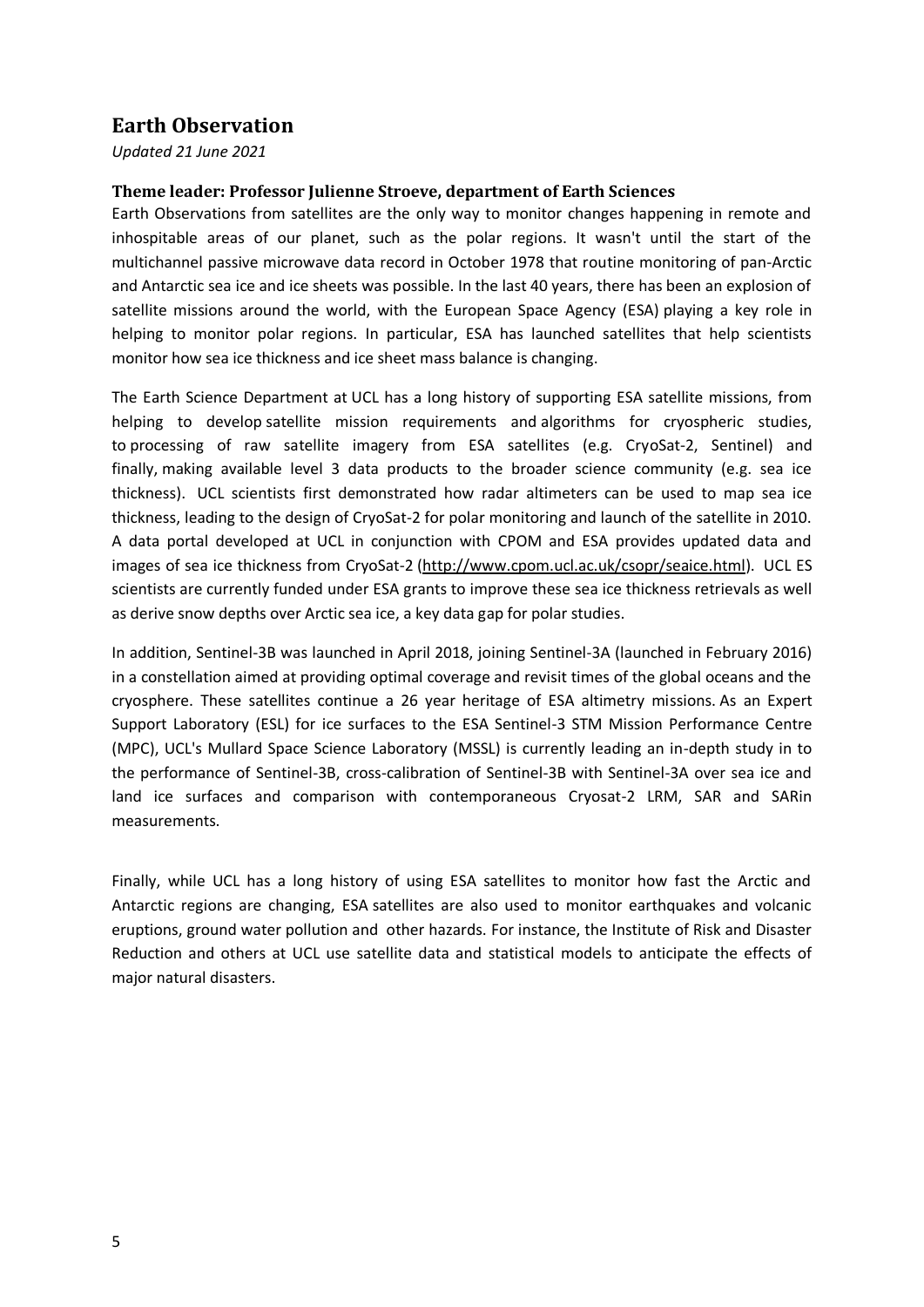# <span id="page-5-0"></span>**Economics, Innovation and Public Policy**

#### **Theme Lead: Professor Mariana Mazzucato, UCL Institute of Innovation and Public Purpose (IIPP)**

The IIPP aims to inform space policy by directing space innovation activities towards maximum socio-economic benefit. This includes: public private partnerships (PPPs) in space; mission oriented policies (space as a contributor to missions on Earth also); and rethinking public value and public purpose in space. The IIPP's approach builds upon its work on market creating 'mission-oriented' policies, as opposed to traditional 'market-fixing' frameworks steering public agencies worldwide.

Public activities in space are changing significantly, with >60 space faring nations and a growing number of private sector organizations interested in the space. The space sector is rapidly evolving in its 'ecosystem', and is under pressure to deliver socio-economic impacts at a reasonable cost.

In the era of Space 4.0, or 'new Space' creating a strong European space innovation system is a key mission for ESA. ESA is exploring new ways of partnering with the increasing number of space faring nations, private space firms and other non-space entities. It seeks socio-economic impacts, including jobs/growth and addressing societal grand challenges. What is needed to create demand for new space services and products to enable a commercial lunar ecosystem in Europe?

The IIPP collaborates with NASA commissioned analysis on the emerging 'economy' in low-earth orbit (LEO) and on ESA commissioned research on innovation policy challenges and market creation opportunities. The IIPP explores how to create markets based on sustainable and symbiotic PPPs.

The IIPP could help ESA:

- define visionary goals and objectives for each activity and programme to anticipate future public, private institutional needs, in particular where there is not yet a market;
- assess and reinforce the 'added value of ESA' in terms of overall impact on European society;
- design a mutualistic space innovation ecosystem in Europe;
- enhance entrepreneurial activity within their Member States;
- become more agile and responsive, able to foster innovation, new partnerships and cooperation models, building on achievements, e.g. ESA's Business Incubation Centres;
- encouraging cross fertilisation between the space domain and other domains;
- rethink how to engage with the public and private actors to make exploration exciting again and enable new markets;
- foster ESA's activities/programmes through the development of remodelled programmerelated instruments and the promotion of new types of partnership/funding schemes;
- better inform decision making processes and internal decision making structure;
- strengthen the Member States SME policy by increasing the benefits of innovation and focusing on SME financial viability, integrated supply chains and customization;
- Co-design can help mature conversations about socio-political implications & opportunities of sustained human lunar activities. This involves developing HRE's strategic position from a posture of learning, while aiming to support other stakeholders in doing the same;
- Explore open, participatory, web-like organizations and how they can inspire the way we approach future lunar exploration.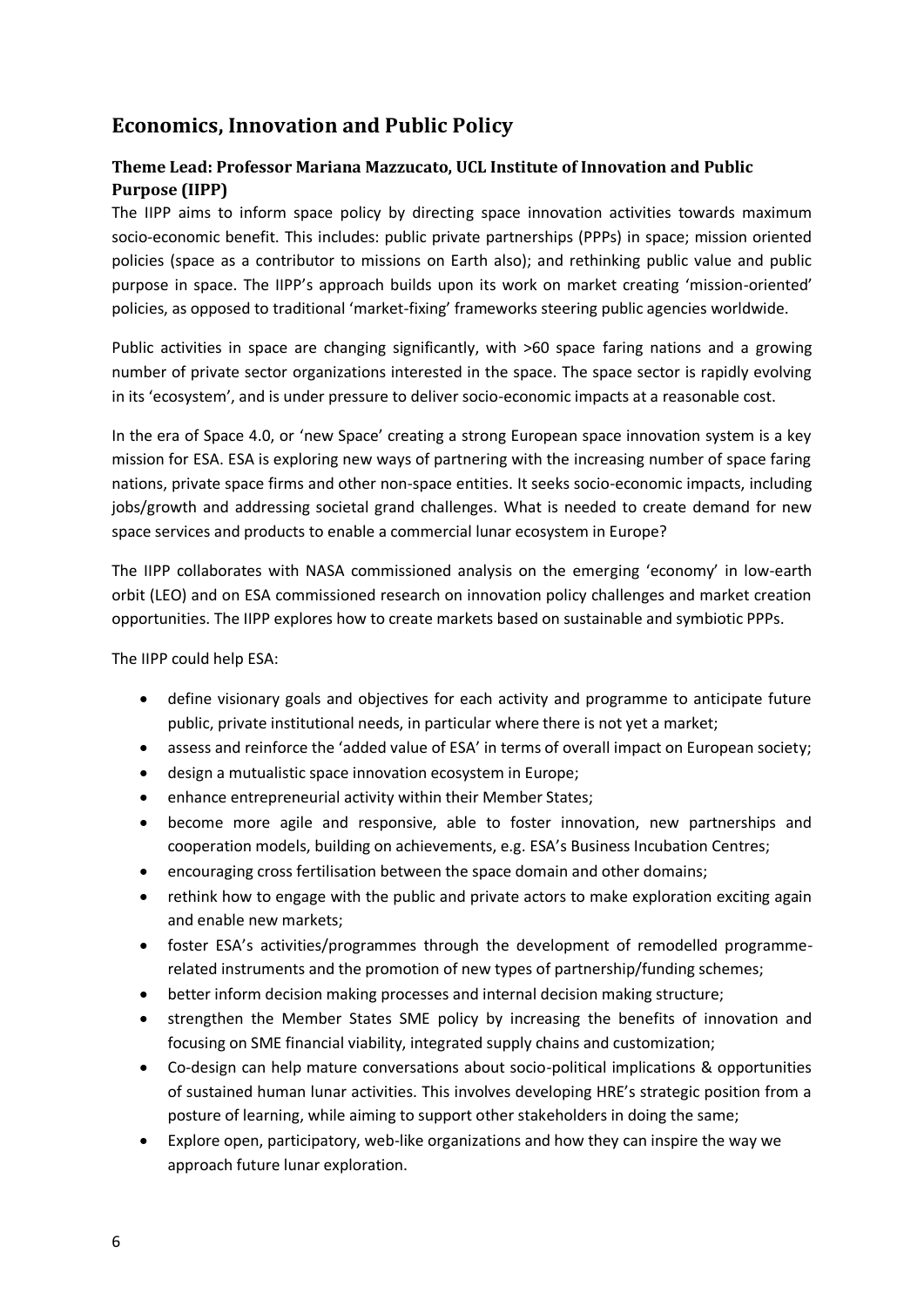# <span id="page-6-0"></span>**Exoplanet Research**

#### **Theme lead: Professor Giovanna Tinetti, Department of Physics and Astronomy**

The Centre for Space Exochemistry Data (CSED) is an interdisciplinary hub that will take exoplanet science and astrochemical research to a new level by facilitating connections between observational data from space missions, deep learning techniques and quantum physics modelling of complex molecules.

CSED has grown out of the Exoplanet and Extragalactic Astrophysics Groups at UCL. The Centre is based within the [Harwell Space Cluster,](https://www.harwellcampus.com/) a strategic location that facilitates intersections with public organisations, including [European Space Agency \(ESA\),](https://www.esa.int/About_Us/Welcome_to_ESA/ECSAT) [STFC's RAL](https://www.ralspace.stfc.ac.uk/Pages/home.aspx)-Space, [Satellite Applications](https://sa.catapult.org.uk/)  [Catapult](https://sa.catapult.org.uk/) and leading private companies from the space sector and start-ups.

CSED is an accelerator of the connection between the academic environment and other sectors that will attract private investments. It serves as an incubator for disruptive ideas to create spin-offs and develop partnerships in the industrial domain. To date, two successful start-ups have been created for the commercial exploitation of UCL exoplanet-related activities.

The inspirational nature of exoplanet and extragalactic science attracts the best students and young minds from all over the world. The intersectorial environment of CSED prepares a new generation of highly-qualified leaders and managers in scientific, technical and business areas.

CSED fosters educational initiatives connected to exoplanet science and STEM, including plans for a national and international roll-out of the successful [EduTwinkle](http://www.twinkle-spacemission.co.uk/edutwinkle/) an[d ORBYTS](http://www.twinkle-spacemission.co.uk/orbyts/) programmes currently run in the London area.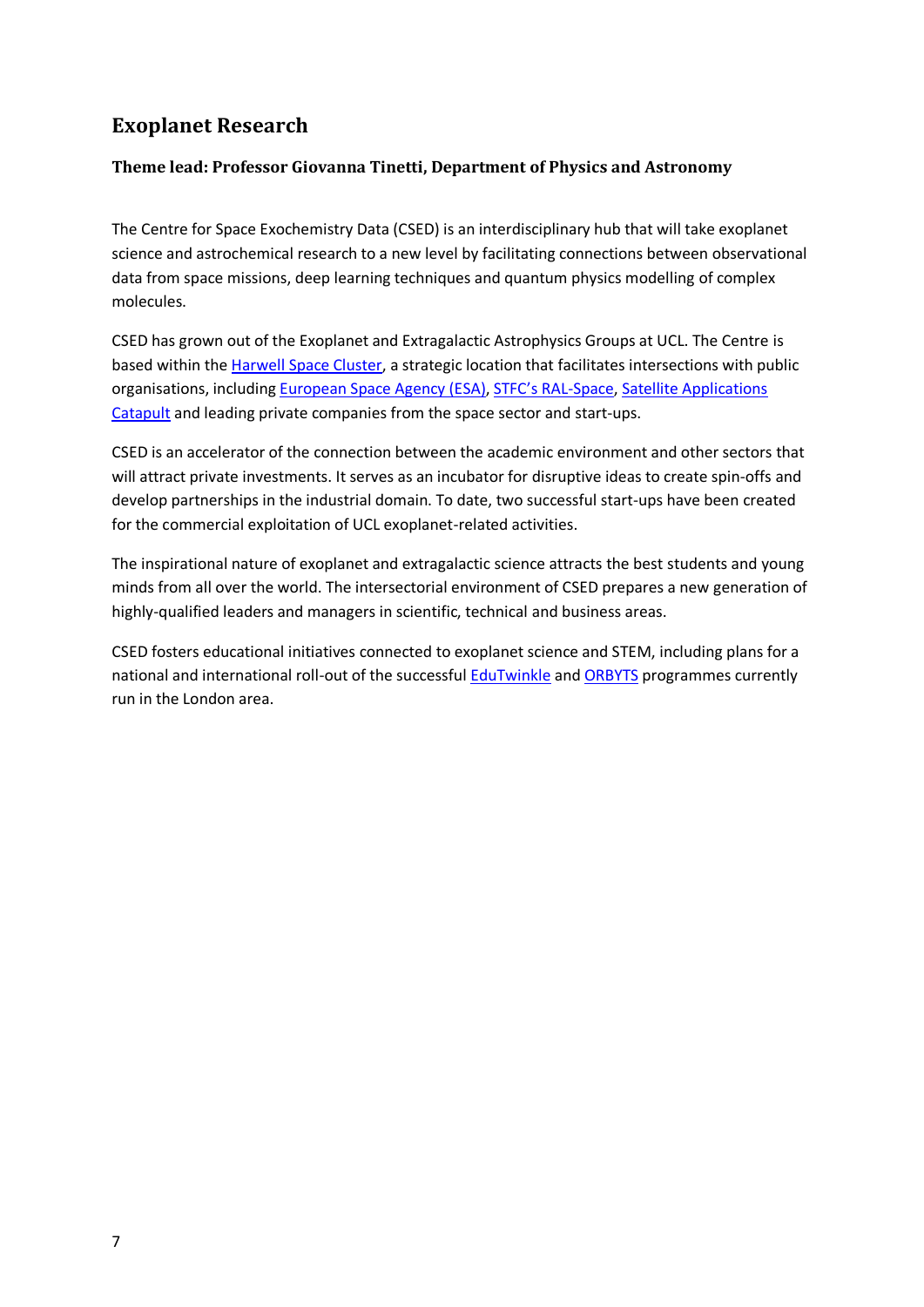# <span id="page-7-0"></span>**Interdisciplinary Space Studies and Research**

#### *Updated 25 June 2021*

#### **Theme lead: Professor Victor Buchli, Department of Anthropology**

This theme promotes interdisciplinary research between the hard and social sciences and arts and humanities. It develops teaching, publication, outreach and research initiatives across the various disciplines at UCL contributing to the study of outer space as a new and emerging field of area studies.

Activities:

- [COSS, the Center for Outer Space at UCL, The Institute of Advanced Studies,](https://www.ucl.ac.uk/institute-of-advanced-studies/centre-outer-space-studies) Director Dr. David Jeevendrampillai, offers a rich and varied programme of interdisciplinary seminars, talks and events across the arts and sciences.
- The development of a new UCL wide MSc in Interdisciplinary Studies of Outer Space highlighting UCL expertise across the hard and social sciences and the arts and humanities.
- Anth 0185: Extra-terrestrial Anthropology, a graduate level introductory course to the study of outer space from an anthropological perspective.
- [Off Earth Atlas,](https://www.ucl.ac.uk/institute-of-advanced-studies/earth-atlas) UCL lead Dr. David Jeevendrampillai, the project in conjunction with Paris Science et Lettres considers life in outer space in many different and exciting ways- from what biological definitions of life are to the new social relations that come about in outer space.
- [ETHNO-ISS,](https://www.ucl.ac.uk/anthropology/research/ethno-iss) a five-year ERC funded project on the anthropological study of the International Space Station. This is a multi-sited and interdisciplinary project that focuses on the various space agencies and mission controls and their attendant communities that contribute to the modular architecture of the ISS.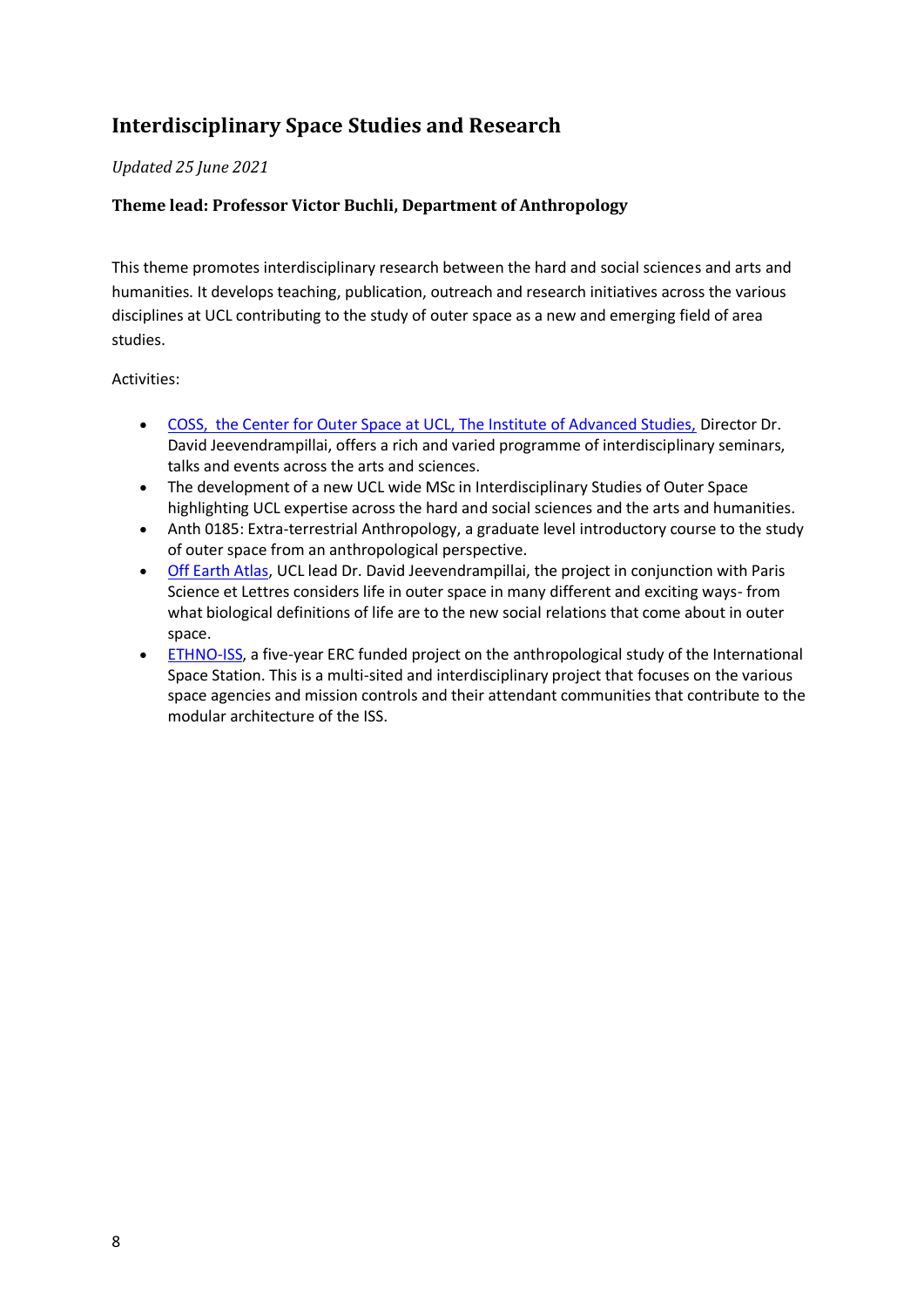# <span id="page-8-0"></span>**Materials Science**

*Updated 30 June 2021*

#### **Theme lead: Professor Kwang Leong Choy, Institute for Materials Discovery**

The Institute for Materials Discovery's interests in advanced materials for space include:

- in-space propulsion technologies;
- nanotechnology;
- modelling, simulation, information technology and processing; and
- materials, structures, mechanical systems and manufacture.

We have also demonstrated CIGS solar cells with superior radiation tolerance that are light weight and can be deposited on a flexible substrate.

A cutting edge Electrostatic Assisted Vapour Deposition (ESAVD) method has been developed that can deposit high efficiency CIGS/CZTS thin films using non-vacuum conditions, that have high uniformity, with no secondary phase. Fully non-vacuum processed CIGS solar cells absorber and Ag nanowires based transparent TCO has reached efficency above 14%.

We are also keen to implement our newly developed perovskite solar cell technology with outstanding power conversion efficiency (i.e. >25.2%), high specific power (i.e., power to weight ratio), compatibility with flexible substrates, and excellent radiation resistance for space application.

We are interested in the application of nanomaterials/nanotubes/nanocomposites in satellite applications in the areas of light-weight structures, electrically conductive polymer composites, sensor technology and wear resistance as well as multifunctional nanocomposites integrating structural capabilities, robustness, radiation shielding, and electrical conductivity for used in extreme hostile space environments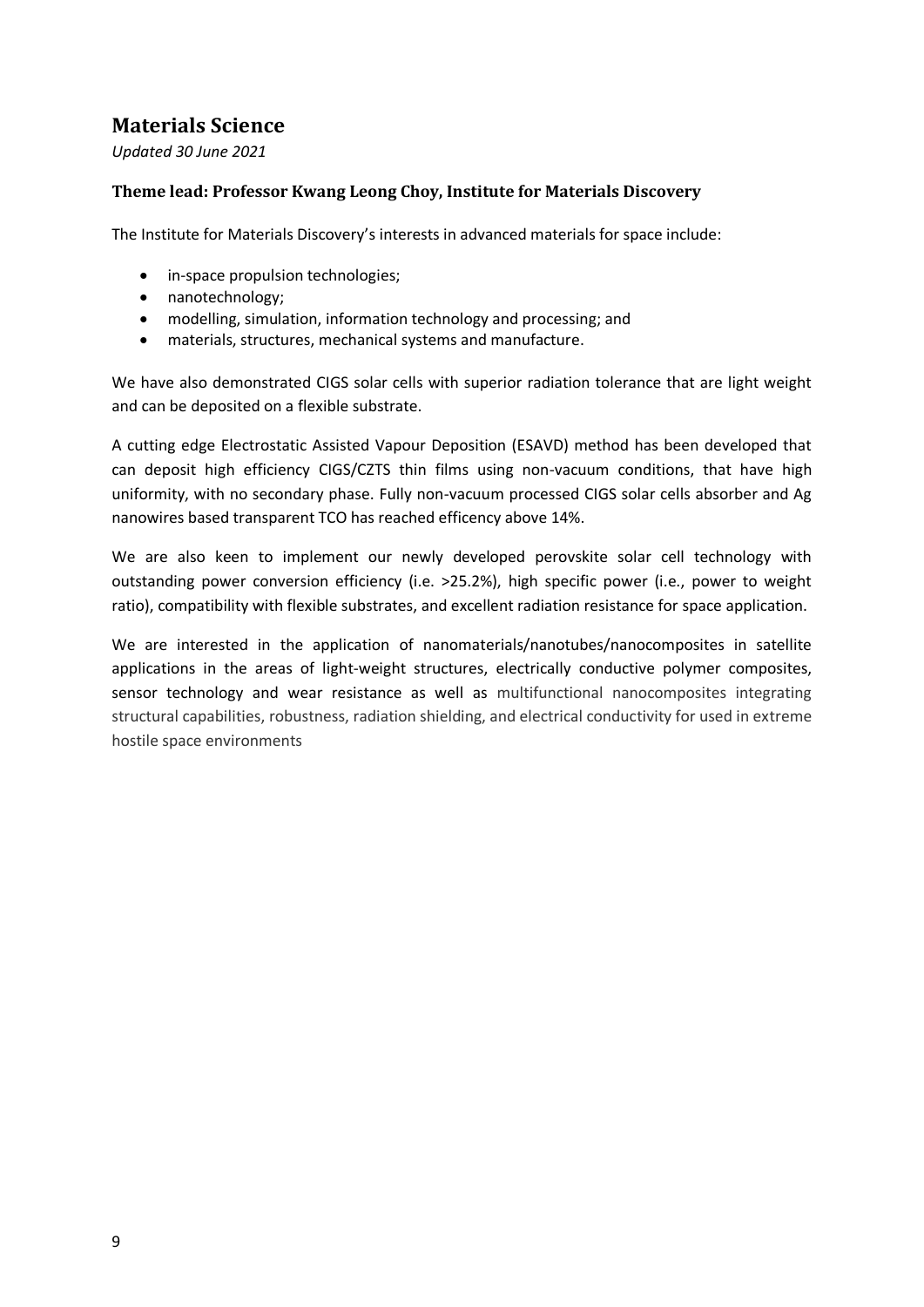# <span id="page-9-0"></span>**Off-world Living**

*Updated 25 June 2021*

#### **Theme Lead – Professor Andrew Edkins, UCL's Bartlett Real Estate Institute**

UCL has commenced an initiative in the area of Off-world Living through the creation of the UCL Off World Living institute (OWLI).

With considerable activity and investment now focussed on returning humans to the Moon and then considering the challenges of the far further journey to Mars, consideration of human presence for longer durations on extra-terrestrial bodies is now gaining increasing attention and consideration. UCL, through its Space Domain and the creation of OWLI is in an excellent position to draw upon its many world-class areas of academic expertise to consider the multitude of issues that such off world environments pose for human presence and ultimately human habitation.

The creation of a new substantial campus on the Queen Elizabeth Olympic Park, together with UCL's existing facilities, offers the potential to embed off world living into many areas of UCL's activities, ranging from new and novel research, through teaching to create the future experts that will be needed in the growing space sector to the various forms of engagement that will aid the channelling of knowledge derived from considering off world living to be applied here on Earth and at a time when we face many forms of challenge.

UCL is now growing the community of interest and it is clear that this is both a topic of significant interest and great potential. OWLI, along with the UCL Space Domain, is seeking to secure additional resources to further encourage and expand the wide range of opportunities that off world living presents to a university as large and diverse as UCL. Along with other parts of UCL that are involved with the ESA Lab@UCL, there is both excitement and expectation that new discoveries, new knowledge, new technologies and indeed new science will result from focussing on the challenge of achieving off world living.

UCL areas of expertise/potential application in this area include:

- Robotics, for exploration, building, maintenance and service provision;
- Building materials development and manipulation;
- Off-world architecture
- Communications;
- Residence design including 'village' level design;
- Psychological issues related to remoteness and self-reliance;
- Space policy issues related to the creation of an Off-world living environment including new approaches to organisational networking and international collaboration;
- On-site education and training, particularly where real-time contact with Earth is impossible (i.e. Mars and beyond);
- Cultural impact (both on Earth and Off-world).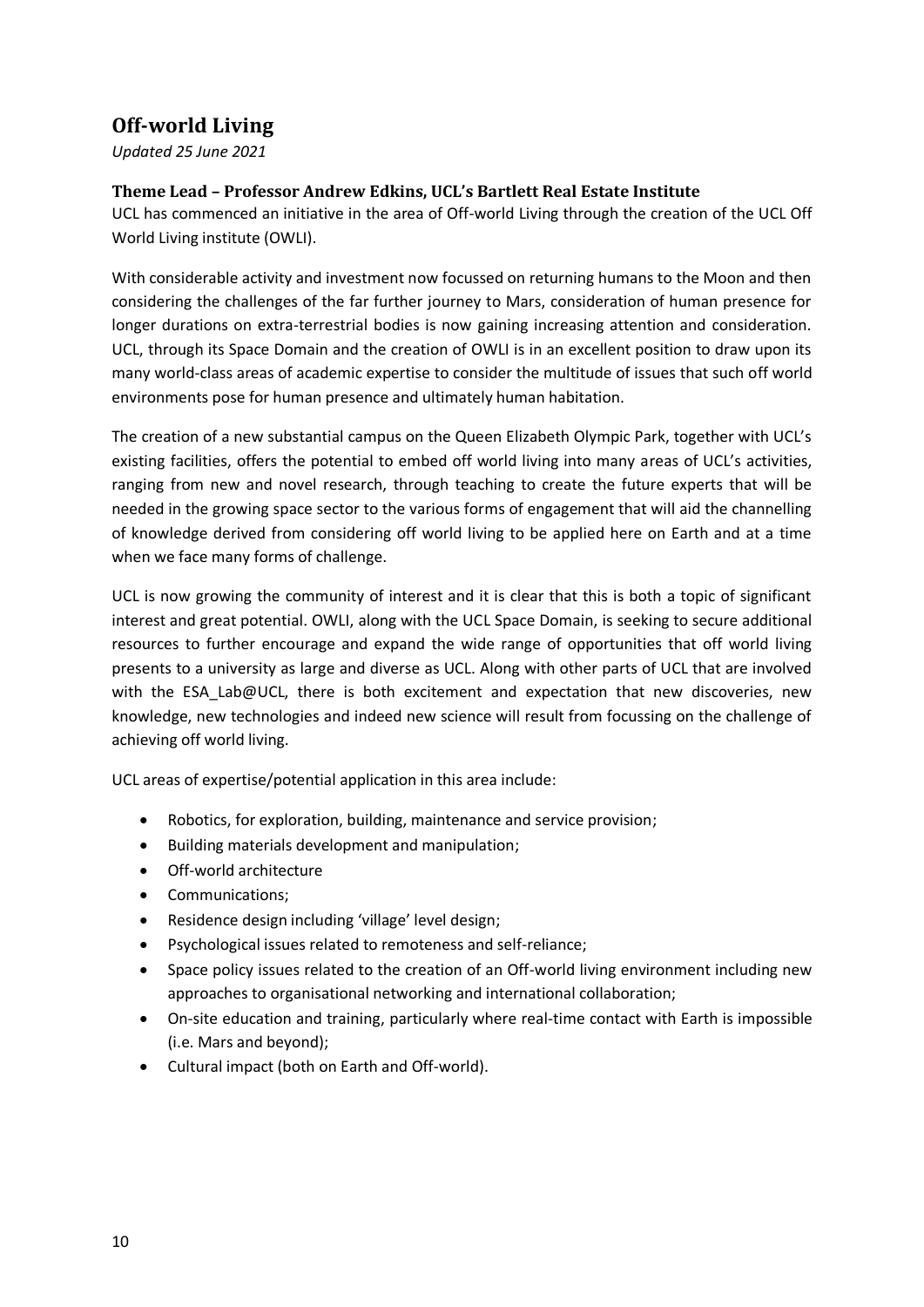# <span id="page-10-0"></span>**Orbital Dynamics and Space Safety**

#### **Theme lead: Professor Marek Ziebart, Space Geodesy and Navigation Laboratory at UCL**

This group works on a range of topics in astrodynamics, space geodesy and navigation. Primarily a modelling and algorithm development group we also have some experience in hardware development. This ranges from orbital dynamics and the modelling of the behaviour of atomic clocks in the space environment, through to



satellite signal modelling and exploitation, and onto planet scale reference frames and surface modelling. This has expanded over the last eight years to include the analysis and modelling of space debris and topics in space situational awareness

Related projects conducted in this area include:

- Modelling of surface forces of the Galileo FOC and IOV space vehicles ESA;
- Feasibility Study for a Reduced Planetary Navigation and Communications System ESA;
- Use of EGNOS in Urban Environments ESA;
- Galileo Integrity Chain real-time modelling of sensor station atomic clocks ESA;
- Improving Force Models for the Real-time Prediction of GNSS Satellite Positions EPSRC (with NASA Jet Propulsion Laboratory) (resulting in UCL orbit models adopted as operational standards by NASA for several missions);
- Long Term Prediction of GNSS Spacecraft Orbits for Integration with Chipset Location Devices – EPSRC;
- Exploitation of geometric city models for the modelling of satellite availability and signal degradation – EPSRC (resulting in IP run on all Uber apps globally);
- Stabilising the Orbital Reference Frame for Ice Cap and Sea Level Observation and Modelling – NERC (Cryosat II, Jason 2) (with NASA Goddard Space Flight Centre);
- Reducing the Impact of Orbit Error on the Measurement of Polar Ice Thickness and Sea Level Variations – NERC (Cryosat II, Jason 2)(with NASA Goddard Space Flight Centre);
- Looking inside the Continents from Space: Insights into Earthquake Hazard and Crustal Deformation – NERC (Sentinel-1 orbit modelling);
- Track Custody at GEO US Air Force of Scientific Research.

The group has worked for several years on the Galileo spacecraft surface force models, which are an intrinsic component of the system. It has actively supported ESA in the endeavour to make Galileo the most accurate and robust satellite navigation system for scientific applications. This effort is currently funded by ESA and has recently been extended. The group has applied its long-term understanding of the impact of the space environment on the trajectories of space vehicles to the space debris problem. This is an evolving challenge relating to space situational awareness, space traffic management and ultimately secured access to space.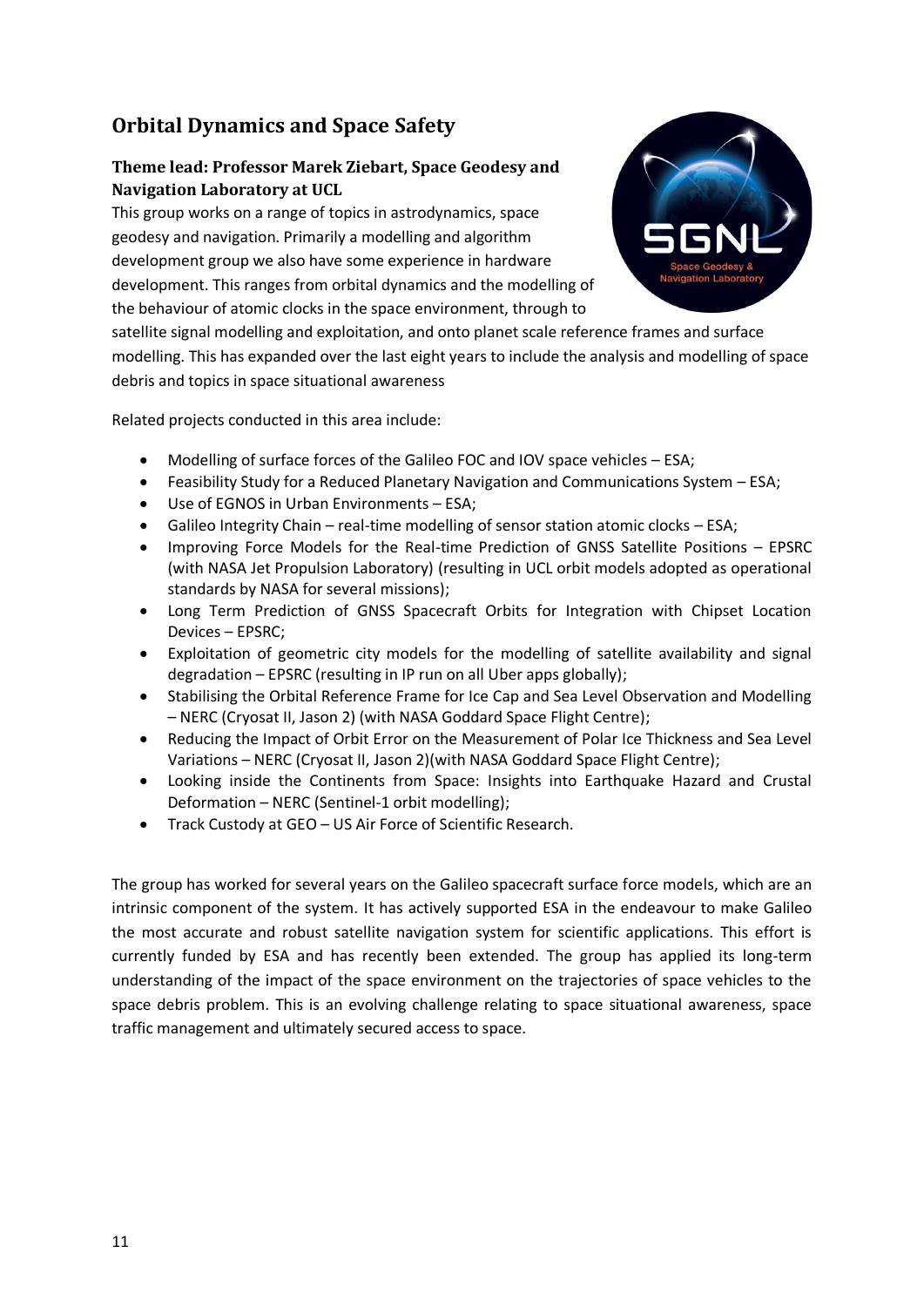# <span id="page-11-0"></span>**Planetary Science**

*Updated 25 June 2021*

#### **Theme leader: Dr. Dominic Papineau, Centre for Planetary Sciences, Department of Earth Sciences, and London Centre for Nanotechnology, UCL**

The Centre for Planetary Sciences at UCL/Birkbeck (CPS) is one of the UK's leading centres for planetary science. It houses expertise in understanding planets from their deep interiors, through their surfaces and atmospheres, to their space environment. This expertise is complemented by world leaders in astronomy, terrestrial and solar science, life and chemical sciences.

The CPS is a centre of excellence for research in planetary sciences, based on a collaboration between three UCL departments – Physics and Astronomy, Earth Sciences and Space and Climate Physics – and with the Department of Earth and Planetary Sciences at Birkbeck. The CPS is primarily a "virtual" research centre, and comprises researchers within the following groups:

- Planetary Physics & Exoplanets Group, Dept of Physics and Astronomy, UCL;
- Imaging Group, Dept of Space & Climate Physics, UCL;
- Planetary Science Group, Dept of Space and Climate Physics, UCL;
- Planetary Dynamics, Crystallography and Mineral Physics Groups, Dept of Earth Sciences, UCL;
- Precambrian Research, London Geochemistry and Isotope Centre (LOGIC), and Micropaleontology Groups, Dept of Earth Sciences, UCL;
- Comets and meteorites groups in the Department of Earth & Planetary Sciences, Birkbeck.

CPS members are playing or have played key roles in planetary and exoplanetary space missions led by ESA or with ESA's involvement such as Giotto, Mars Express, Venus Express, Cassini-Huygens, and Rosetta. These involvements have included scientific and hardware activities.

Members of the CPS community have led technology developments related to both in-situ measurement and data production including sensors, planetary penetrators, imagers and image processing algorithms. They have led and contributed to a number of successful ESA contracts.

CPS members represent diverse scientific backgrounds from mineralogy and space physics to biogeochemistry and exoplanets. The deep involvement of the CPS community in ESA activities continues to be underlain by actively researched basic scientific questions about the origin of life (and synergies with Centre for Life's Origin and Evolution (CLOE)), the biosignatures of life, life's coevolution with redox and climate change, and the cycling of carbon and volatile in the deep interior, on the primitive Earth, and in interplanetary space. Questions about extraterrestrial life are in everyone's mind and ultimately link many of these efforts, which also notably include the search for habitable exoplanets and biosignatures on other planets.

Many CPS members are leading or are involved in scientific and hardware provision for planetary and exoplanetary missions such as ExoMars, JUICE, PLATO, and ARIEL. The CPS are also leading proposals for future missions including potential lunar projects and leadership of the Comet Interceptor proposal submitted for ESA F-class mission. The Centre is also one of three UK universities to play a leading role in the European Union-funded *Europlanet* project that brings together Europe's major planetary science centres.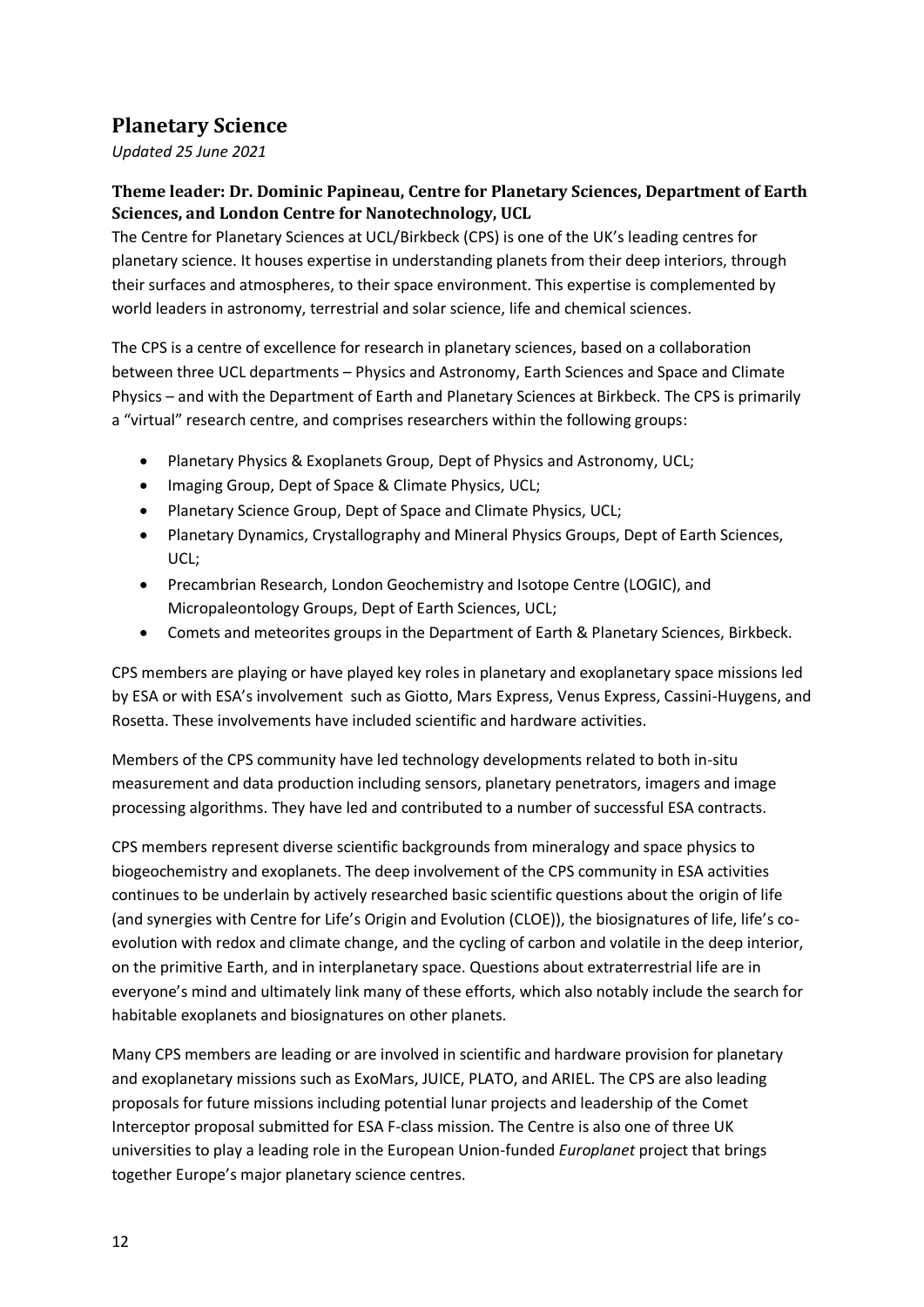# <span id="page-12-0"></span>**Satellite Communication**

*Updated 1 July 2021*

#### **Theme leader: – Dr Kasia Balakier, Department of Electronic and Electrical Engineering (EEE)**

Communications is a fundamental functionality present in every satellite mission. Satellite communication links can be based at RF frequency range (1-300 GHz) or optical wavelengths (1.5um). The satcom topics investigated at UCL are related to microwave, optical and quantum communication, including optical and microwave photonic equipment concepts demonstration using free-space path optical and THz test benches.

UCL academic and research staff has the expertise which supports future developments in data transmission links, including intra-satellites, direct to Earth and inter-satellite connectivity. We have developed technology which can be used for data processing and signal routing within the communication payload, such as antennas, phase arrays, microelectronics, RF over fibre links, transceivers, coherent detectors, frequency convertors, amplifiers and others. Some of the ongoing projects include:

- "Milimeter-Wave Power Photodetector for LO Generation and Distribution", (ESA AO 1- 8571/16/NL/GLC)
- "Photonic Systems for next generation satellites", supported by EPSRC UKRI
- "Design and development of power efficient satellite optical links", supported by EPSRC UKRI

The researchers at UCL EEE, in addition to working on physical layer and hardware development, have been investigating higher layers of communication theory, signal design and data processing algorithms.

Satellite constellation networks are being explored within the Computer Science department, which work is relevant in the context of recent developments in the architectures of LEO constellations.

UCL is exceling in the development of cutting-edge terrestrial telecommunication systems operating both in RF and optical domains. We will aim to leverage on our ongoing work and know-how on communication and connected technologies to pursue an effective partnership with ESA and increase our collaboration with industrial partners operating in the space sector, to implement equivalent systems for satellite communication.

By means of knowledge exchange between UCL and ESA, we have offered bespoke courses on Photonics Devices and Sub-systems and jointly proposed student research projects.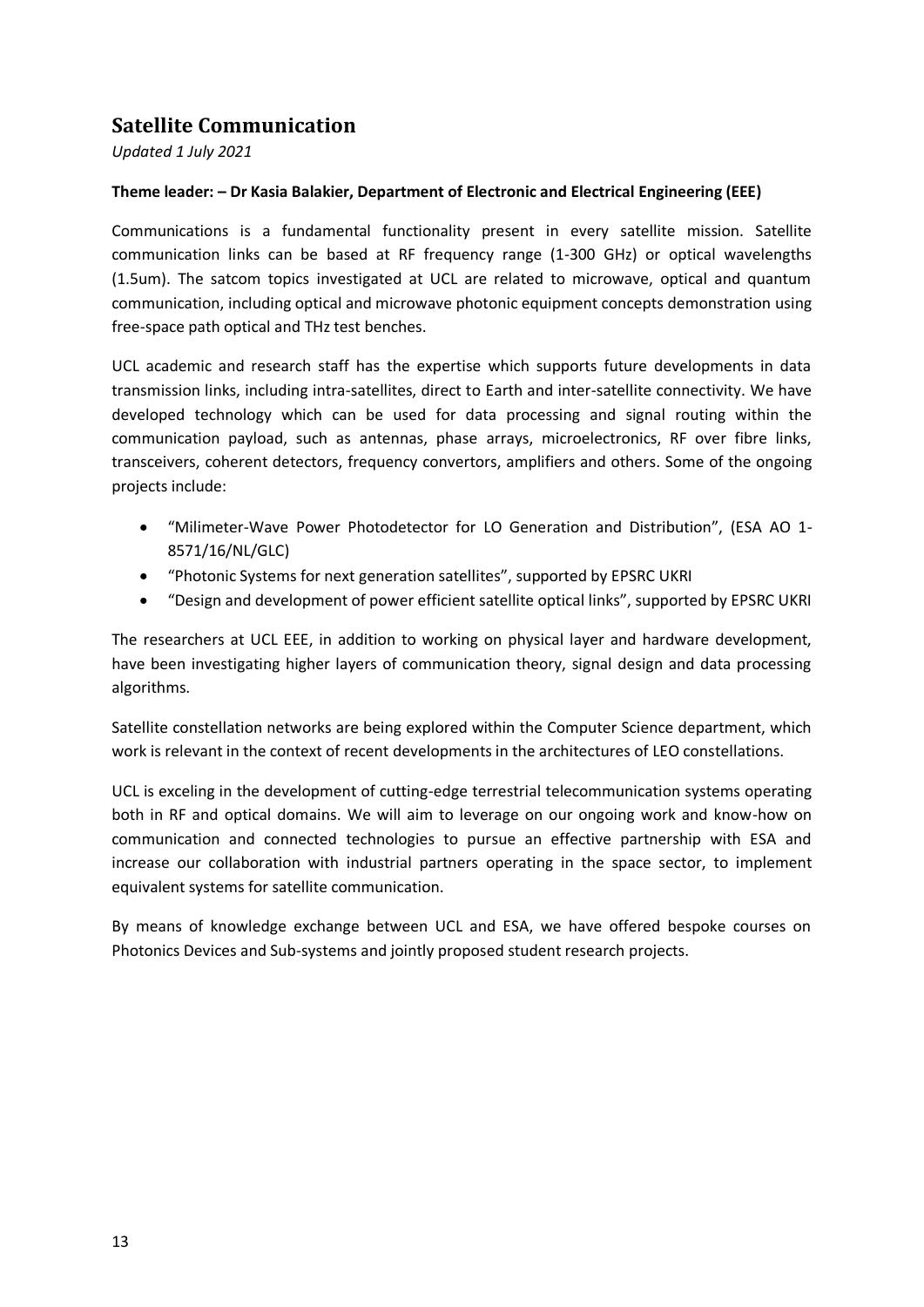## <span id="page-13-0"></span>**Space Law and Regulation**

## **Theme leader: – Dr Madeline Carr, Department of Science, Technology, Engineering and Public Policy (STEaPP)**

STEaPP research focuses on the complex policy problems emerging in the  $21<sup>st</sup>$  century that arise from continued innovation and application of science, technology and engineering. Work explores both the legal and regulatory problems themselves and also the future of policy making innovation and international policy cooperation.

Within UCL, the Space Domain and the Department of Science, Technology, Engineering and Public Policy are currently in discussions with the London Institute of Space Policy and Law (part of the University of London). STEaPP has established a collaborative programme of research and training and hope to integrate the ISPL within the proposed ESA.Lab@UCL. STEaPP would expect this aspect to be closely linked to its Security and Space Policy interests described above.

Legal and regulatory frameworks will help to shape future innovation and Space 4.0 developments. They pose numerous challenges and simply adopting frameworks developed for other regulatory contexts is highly problematic. Lessons learned from the difficulties of applying international law to cyberspace will have currency in this context as well. STEaPP and ISPL can assist the ESA by providing the following:

- [Research](http://www.space-institute.org/research_and_publications/) into the future of space policy and law
- Identification of areas of growth and opportunity for the EU in terms of leading regulatory approaches
- Examination of the likely implications and outcomes of alternative policies and laws.
- Critical evaluation of security related regulation and legal frameworks with a focus on the promotion of international peace and stability.
- Critical evaluation of the potential links between international cooperation on the regulation of space and the promotion of the SDGs.
- Research into the development of international norms and customary law related to the responsible use of space.

We would expect Space Law and Regulation to be closely linked to our Security and Space Policy interests described above.

STEaPP is currently in discussions with the London Institute of Space Policy and Law (part of the University of London). The Space Domain has established a collaborative programme of research and training with ISPL and hope to integrate them within UCL and the proposed ESA.Lab@UCL.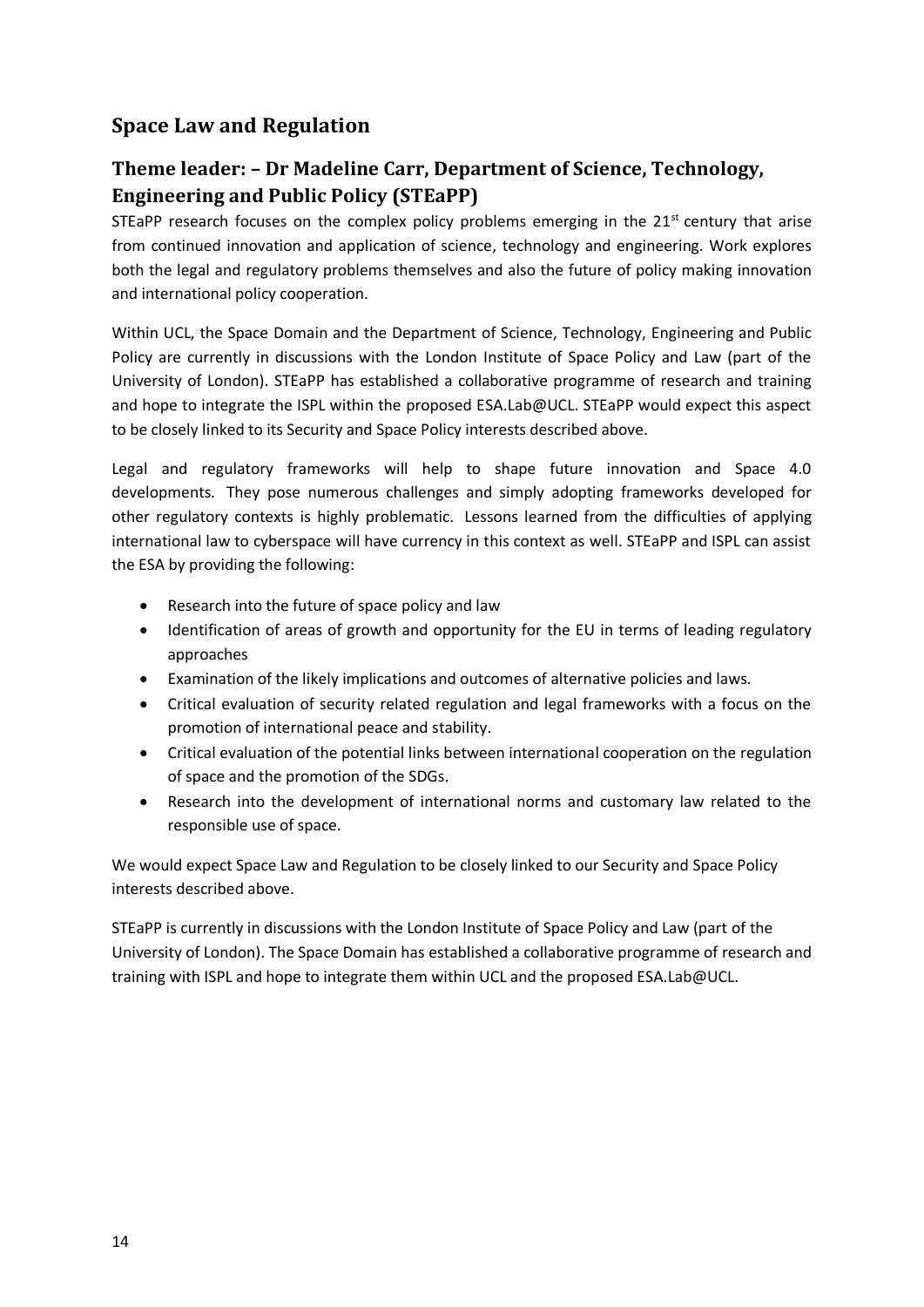# <span id="page-14-0"></span>**Space Medicine**

*Updated 25 June 2021*

### **Theme leader: Dr Iya Whiteley, Centre for Space Medicine (CSM), Department of Space and Climate Physics**

CSM facilitates human space exploration through supporting and realising human potential, developing and extending our abilities and training methods; exploring our inner space to facilitate the exploration of outer space. The CSM has excellent links across the UK Space Biomedical community, within ESA's human space flight programme, the Russian Space programme, including IBMP and the Gagarin Cosmonaut Training Centre (GCTC), and NASA.

The CSM focus is on monitoring and continually improving cognitive performance and psychological well-being in isolated and self-sufficient environments; rapidly capturing and transferring rare expertise; bringing techniques and technology developed for Human Space Flight to improve the quality of life on Earth. The CSM is inherently innovative and interdisciplinary, seeks out novel techniques and applies knowledge across domains (see examples below). CSM investigates integrative health approach for isolated and extreme environments, bringing conventional and complementary approaches together for rapid learning and application in a coordinated way. The emphasis is on a holistic approach to health care and wellness, including physical, mental, emotional, functional, spiritual and social aspects.

There are more explorers of outer Space on Earth than in orbit. We need to multiply these experts by several folds to extend human presence beyond Earth orbit and extend our senses to the farthest reaches of Space. Astronauts, cosmonauts and space scientists often report having a dream to work in the space domain at the primary school age. This requires exploration of how to foster abilities earlier in life for novel and creative thinking in future engineers, scientists and artists; of how to capture their imagination at a younger age; and of how to develop extra skills and abilities required in the next generation earlier to extend human presence and exploration reaches beyond imagined by our generation. Every current and future space mission beyond Earth orbit is prepared and supported by hundreds of innovators and experts stretching the boundaries of imaginable from all over the Earth; from space flight directors, space flight controllers, spacecraft engineers, rocket scientists, spacesuit designers, food and diet experts, chefs and even greater number of scientists that contribute to novel life support systems, practical material that can protect humans and equipment from the harsh reality of outer space. CSM sees the importance of supporting rapidly growing Space Tourism industry globally, which will require new type of professions and trainers. CSM recent activities include:

- **ESA iVOICE – Voice Analysis to detect and predict Crew Fatigue:** space, mining, aviation domains
- **ESA VULCAN – Voice and Content Analysis of Crew Performance:** space and general public domains
- **ESA iViewExpert – rapid transfer of expertise and rapid recollection of training:** space and medicine
- **ESA Study of Technologies/Techniques for Psychological Support Matrix for missions to the Moon and Mars:** space domain and applies to isolation environment of recent pandemic**.**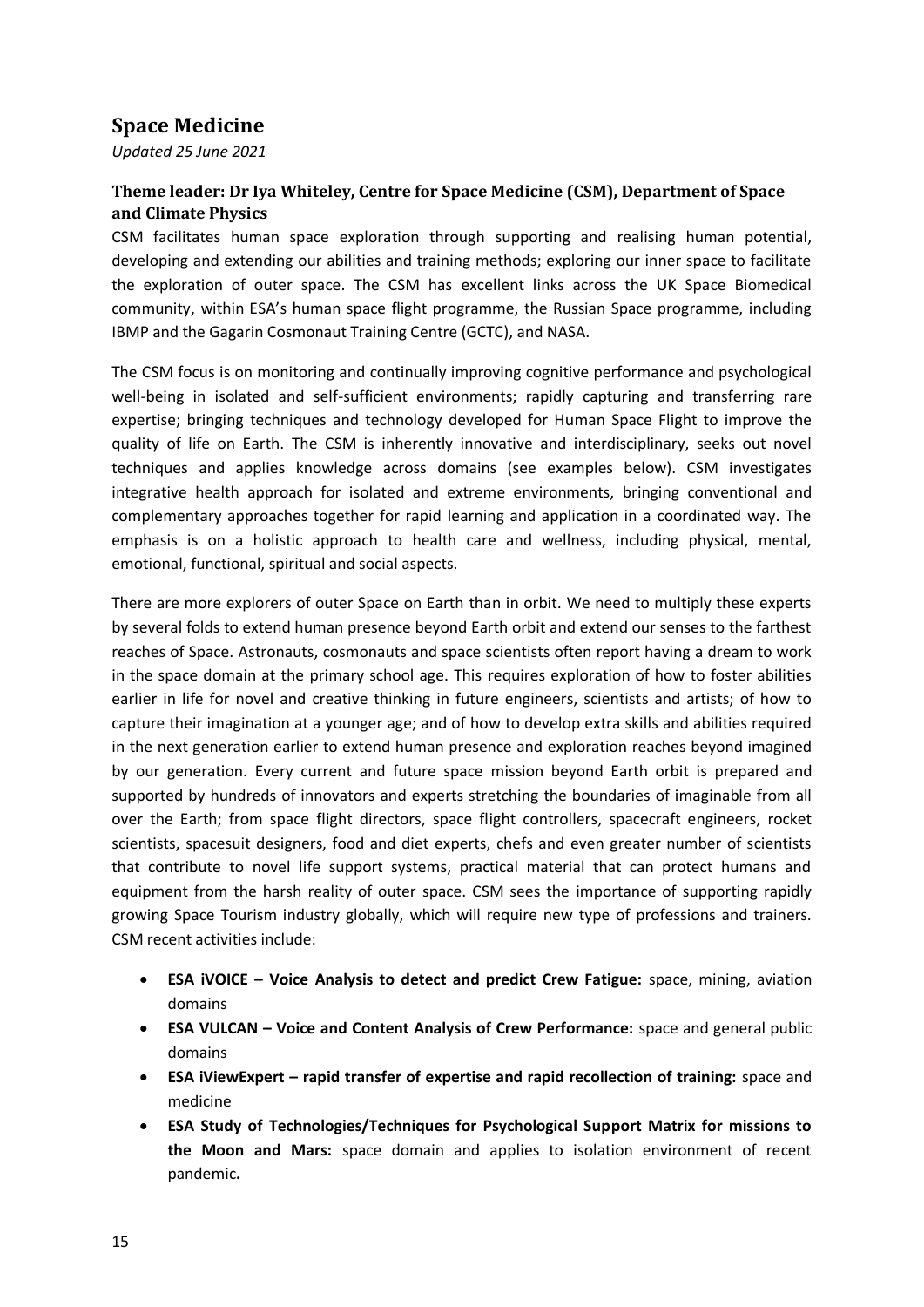• **ESA Expert Tool to Support Crew Autonomous Operations in Complex Human Spacecraft:**  space and applies to remote locations with limited resources.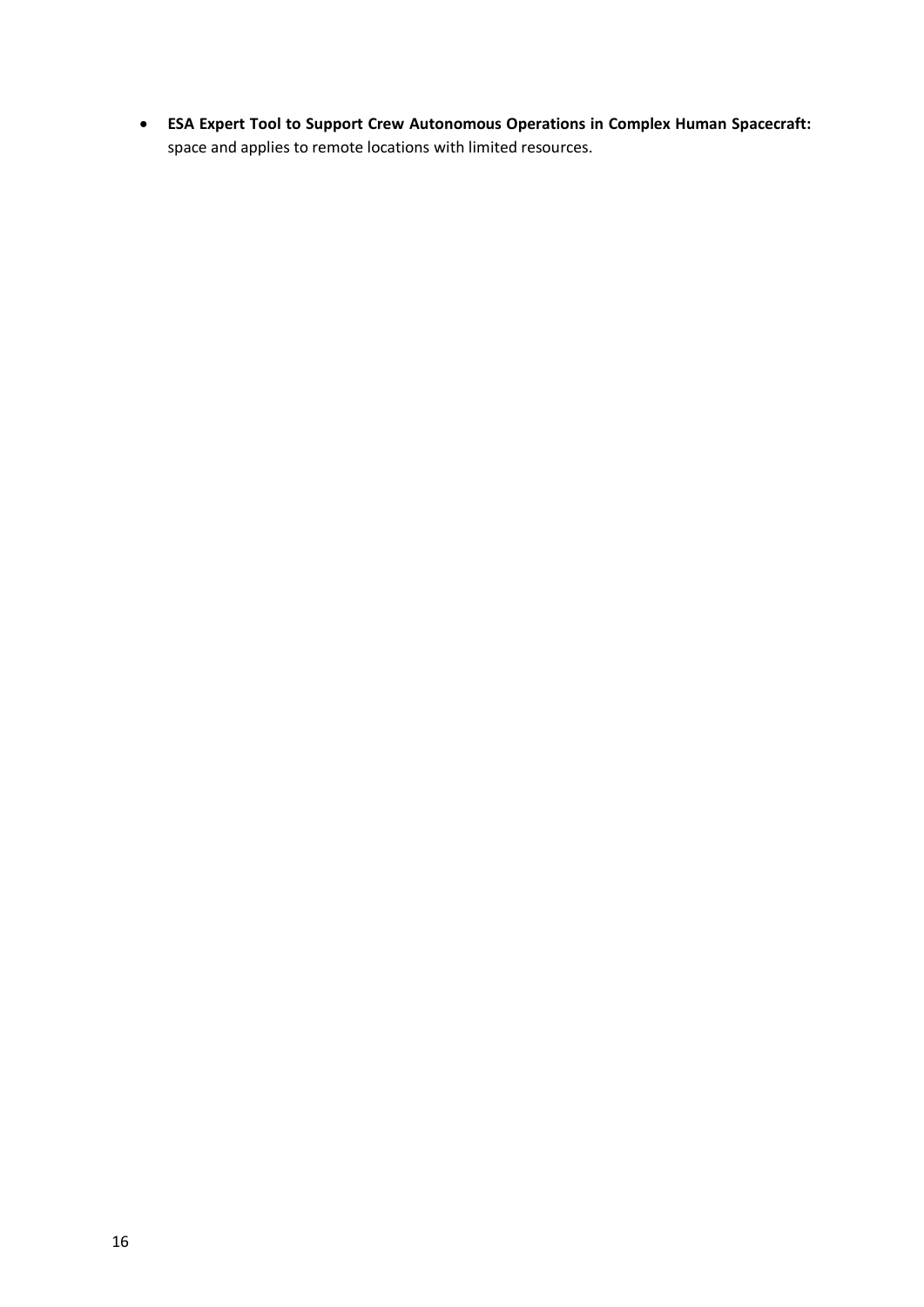## <span id="page-16-0"></span>**Space Policy, Governance and Security**

*Updated 25 June 2021*

#### **Theme leader: Professor Serge Plattard, UCL Space Domain**

The Department of Science, Technology, Engineering and Public Policy (STEaPP) has extensive experience in the areas of Policy, Regulation and Law (see Space Law and Regulation below). Professor Plattard who has a wealth of experience in the space sector will work closely with UCL departments including STEaPP and the Institute for Innovation and Public Purpose. We also anticipate greater engagement with the Institute of Space Policy and Law (see above).

UCL has focused areas of interest within the broad area of space policy, dealing with topics central for pursuing and expanding space activities at congested, contested and competitive environment. These areas include space exploration, exploitation of space resources, and space security including space surveillance and tracking (SST), space situational awareness (SSA), and space traffic management (STM).

**Space exploration -** The mechanisms for international scientific space exploration are well known and currently constitute the base framework for ESA cooperation. A shared vision is necessary, enabling a common human endeavour for space exploration. Although advisory instances already exist for the Moon and Mars, the optimisation of human resources and funds utilisation should be made more efficient. Raising the national flag is past policy, yet still very common, whereas a major paradigm shift is needed to address the changing 'New Space'. This is even truer when considering human space exploration. UCL expertise would help in elaborating scenarios/models along those lines.

**Exploitation of space resources -**Landing on comets and asteroids, including possibilities of returning samples to Earth, has made enormous progress recently; and plans to return on the Moon by the end of next decade may necessitate new space activities beyond sending back to Earth materials of strategic/scientific interest, e.g. mining celestial bodies for *in situ* use and fuelling exploration activities.

Although such challenging endeavours will need some time to mature and develop on a routine basis, there are a number of political and legal issues that remain to be solved with regard to space treaties, namely the 1967 outer space treaty and the Moon treaty: permission to exploit; under which regime?; ownership issues; celestial bodies protection; safety issues; etc. In short, a large set of issues that could involve both a space agency and a university to develop a set of in-depth analysis and proposals.

**Space security –** Without further intervention near Earth space is almost certain to become increasingly congested, especially with the advent of LEO constellations made of hundreds/thousands satellites. To ensure a long-term safe and sustainable space environment, a set of (incomplete) guidelines was endorsed by the COPUOS in June 2019. Yet, starting with the 2007 UN guidelines on space debris, transparency and confidence building measures in addition to those guidelines, there is still an enormous work to achieve effective space traffic management. Of critical concern is whether international agreements can be found on a timescale comparable with the rate of congestion.

Policy proposals are still in the making. UCL and ESA could advantageously explore some solution contributing to a robust STM.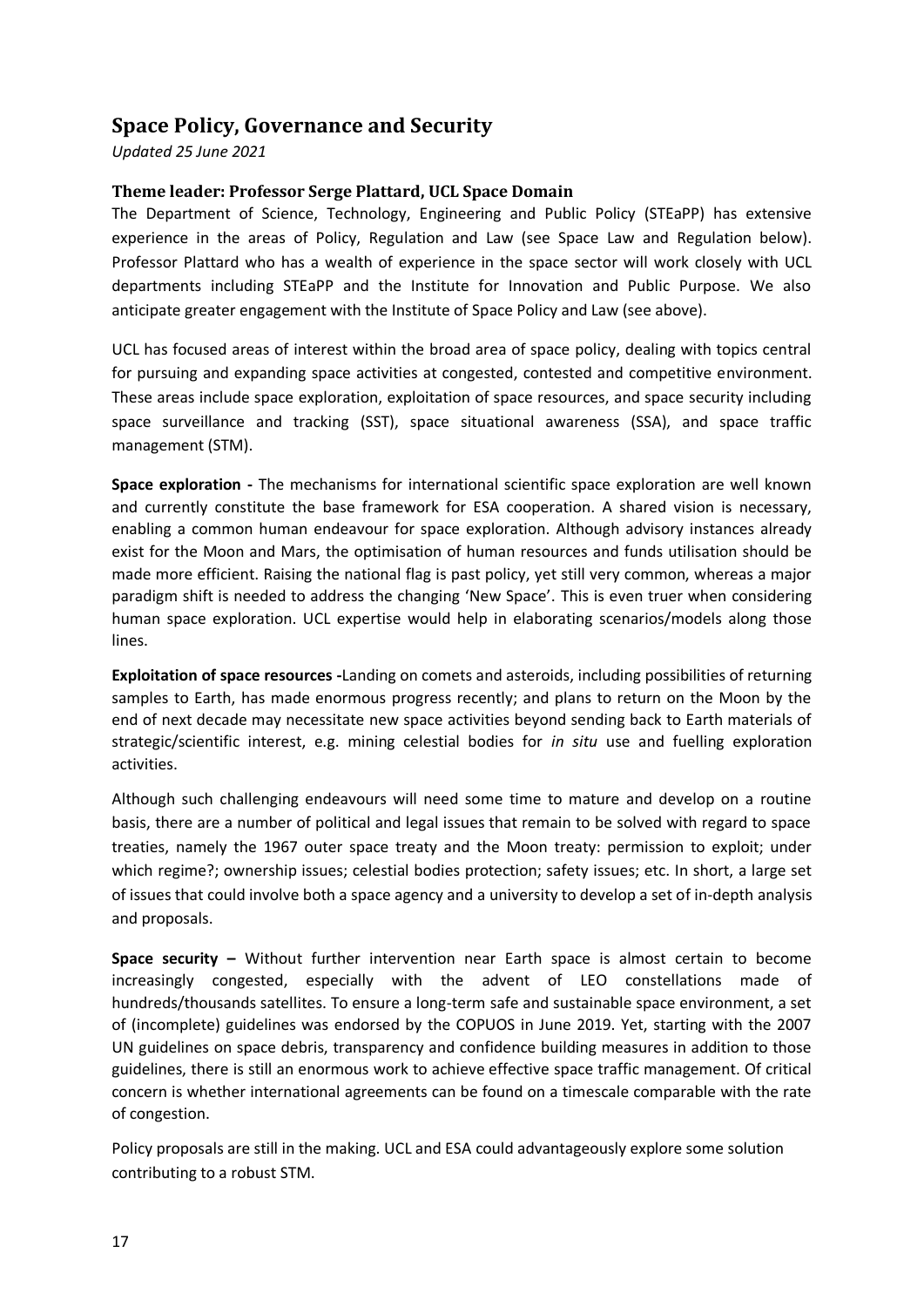At this stage regarding the three areas of possible collaboration, discussions are still ongoing with ESA, in particular with the Head of External Relations, to pick the right angle to address these topics, if not all of them, at least to start with one on a robust stance meeting both the interests of UCL and ESA.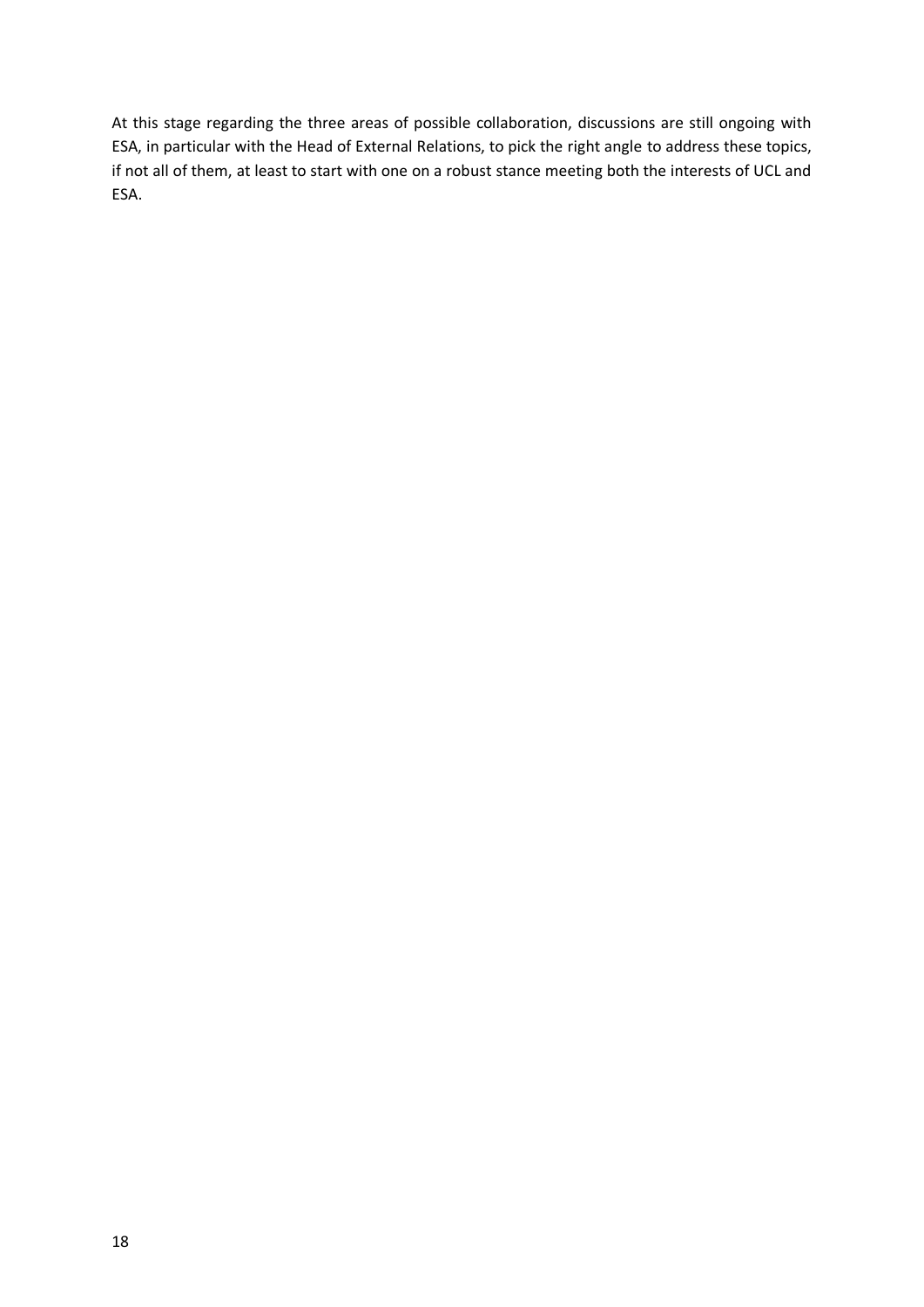# <span id="page-18-0"></span>**Space Project Management and Systems Engineering**

*Updated 25 June 2021*

### **Theme leader: Prof Michael Emes, Centre for Systems Engineering, Department of Space and Climate Physics, UCL.**

Through the Centre for Systems Engineering (UCLse), UCL has been actively teaching project management and systems engineering drawing inspiration from the space sector for over 20 years, and has undertaken research projects in space project management and systems engineering.

### **Project Management Training**

Most large and complex projects (in all sectors) face difficulties delivering the required technology performance within their budget and schedule constraints. In this context, the Director General of ESA was encouraged in 2008 by Council at Ministerial level to "*put in place methods, processes and tools, to reinforce the Agency's capabilities to control the cost and planning of ESA projects*". One of the recommendations of the Edwards report (2010), was therefore that ESA should develop a Project Manager Training Programme for major space projects (€50M+). ESA put out an invitation to tender to find an organisation suitable for delivering the training, and UCL-MSSL responded with a proposal to deliver a series of lectures and realistic 'simulations' based around a challenging recent ESA mission (Aeolus). UCL was successful in winning the contract to design and deliver the programme, with significant input from current and former ESA staff. Prof Smith and Prof Emes have now successfully run 4 cohorts of the 14-day programme, with a total of 54 trainees. A primary focus has been in establishing effective risk management as a unifying philosophy across ESA's projects. The course is on-going, and the contract has recently been extended to 2030.

### **Systems Engineering Training**

In 2015, ESA issued an ITT to refresh its Space Systems Engineering training programme. This had previously been run for a number of years by Southampton University and had a spacecraft subsystem technical focus. It was felt that a new course was needed to make ESA staff more knowledgeable about the Space System Engineering processes and on the interaction of the different sub-systems. UCLse proposed a programme of lectures and simulations based around the Sentinel-2 mission, and have now successfully delivered two cohorts of the 11-day programme to 30 trainees. This training draws upon a number of key principles, including the value of taking an integrated approach to systems engineering and project management.

### **Research**

UCLse hopes that engagement with ESA will allow us to identify areas of mutual interest for research, and perhaps give us access to data and staff to improve the depth and quality of its research. Each year several MSc students declare an interest in space-related projects and UCLse welcomes ESA involvement in areas such as: Risk and reliability modelling; Requirements management; Technology selection and decision making; Working in technology development in international teams; Monitoring progress in complex projects.

Ongoing, completed and future PhD projects are briefly summarised in the sections below.

#### **Ongoing and completed research projects**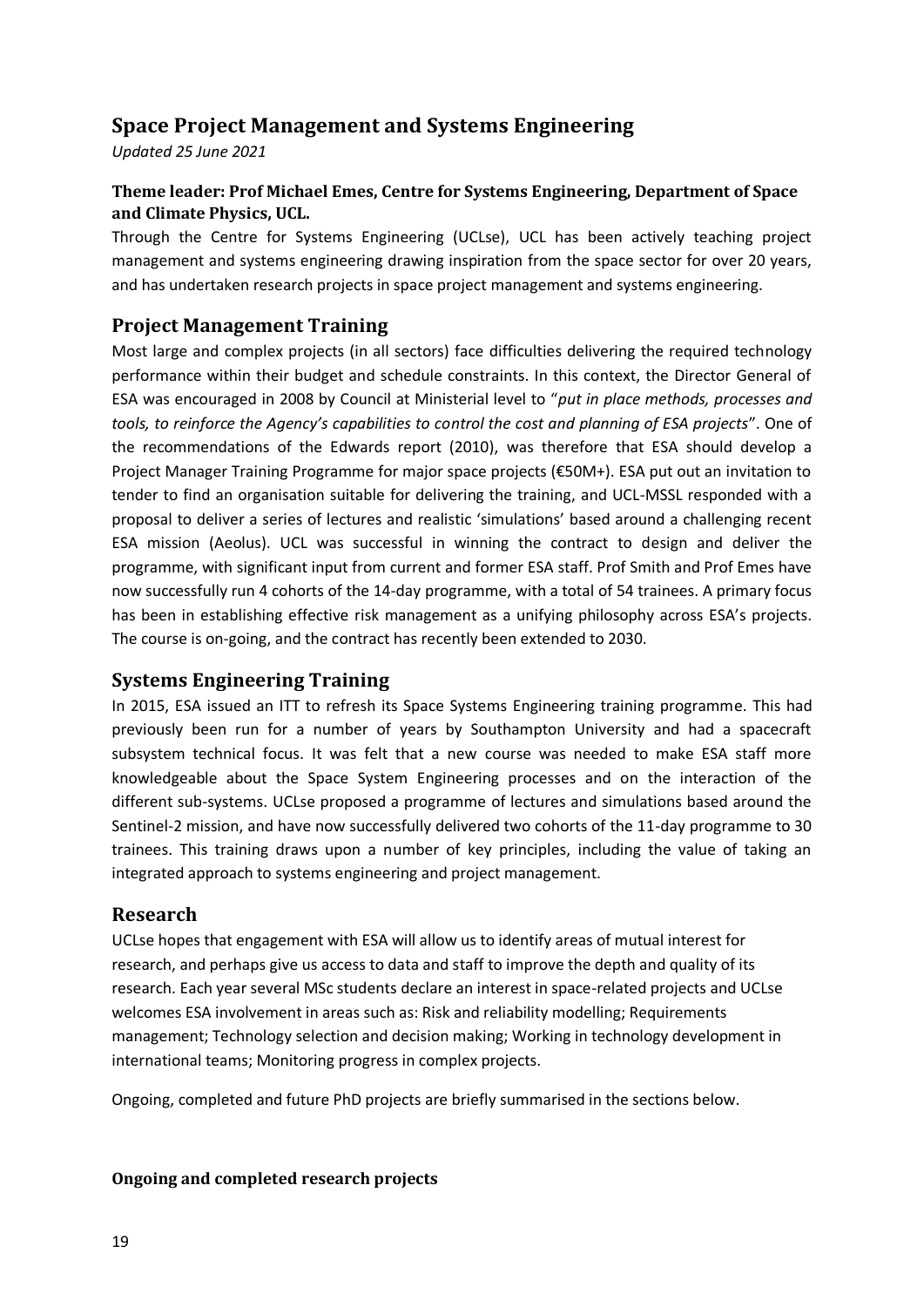One of our PhD students (Juan Carlos Guerrero) is currently modelling the cost and schedule performance of projects, with a particular focus on the challenges of managing projects delivering scientific instrumentation for spacecraft. Part of this research has involved input from ESA project managers who have helped us to understand the prevalence in the space context of common system archetypes. This is helping us to understand the dynamic behaviour of projects, including modelling the sharing of resources between two projects running concurrently. A previous PhD student (Dr Zakari Tsiga) explored attitudes to risk in space projects and critical success factors for space projects, and other PhD students (Mohamed al Ali and Fahmi Ibrahim) are now exploring decision making models in a project context, including exploring how project decision is influenced by heuristics and biases.

#### **New research project – MBSE**

One of our new research initiatives in partnership with ESA is a 4-year PhD research project to explore the use and evolution of Model Based Systems Engineering (MBSE) models through the project lifecycle. In August 2021, Benoit Pigneur is due to start this project, which was developed in response to a call for research projects in MBSE under ESA's Open Space Innovation Platform. Recent advancements have been made in MBSE and use of other digital tools. The overall maturity of such tools has individually increased but we will take a holistic view of the problem and explore the need for an evolution across the lifecycle. In other words, the MBSE needs at an early stage will be different to a later stage. Can we anticipate and plan out a digital model strategy at the start of a project? In comparison, a physical model philosophy is established in project management and system engineering plans. We will explore the conditions and characteristics where we could do the same for a digital model philosophy. This will require us to identify specific needs for each project phase and work on the interoperability of the models. The aims would be to make recommendations on the optimal set of digital models and philosophy that will allow for interoperability, evolution of maturity, compatibility, traceability and continuity. Ideally, these recommendations would be applied on different real space projects to demonstrate and validate their effectiveness.

#### **Future research – Information Systems research for space**

More broadly, Dr Chekfoung Tan has recently started developing ideas to conduct information systems (IS) research in the space sector. IS research is multidisciplinary in nature, and includes studies of the design, application or adoption of information system artefacts (e.g. frameworks, models, methods), which aim to deliver benefits to individuals, businesses and society. IS research has been widely conducted and applied in various sectors such as healthcare, construction, retail, education, marketing and government sectors. However, limited research has been done on the role of information systems in the space sector. We there see an opportunity for us to define, position and expand the application of IS to explore how it can deliver value and sustainability in space systems and projects. This might begin with a systematic review of the literature to explore relevant themes in terms of the role of information systems in achieving sustainability in space operations, and could be followed by developing a conceptual sustainability framework and validating the framework with case studies. The research outcome could contribute to creating a sustainable ecosystem for ESA space operations by creating new opportunities or optimising existing capabilities of all agents involved (human and non-human), to eventually drive economic and technological innovation and environmental benefits.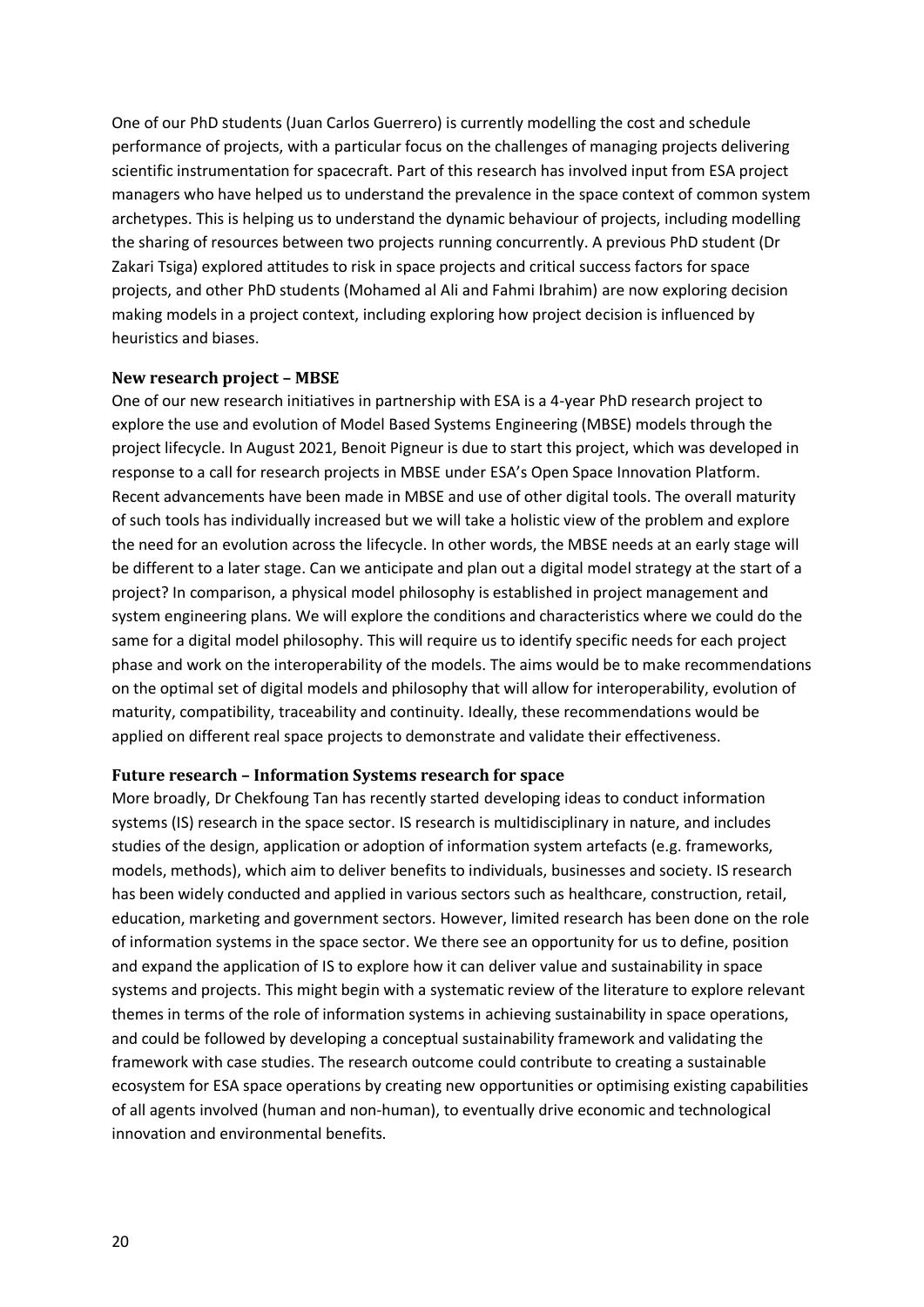## <span id="page-20-0"></span>**Space Science Instrumentation**

Updated 25 June 2021

## **Theme leader: Professor Dhiren Kataria, Department of Space and Climate Physics**

The scope of activity at UCL related to space science instrumentation development includes:

- Design and develop novel instrumentation based on cutting edge technologies with applications across a range of strategically important scientific areas;
- Develop instruments and technologies for space-based science and commercial missions;
- Teaching and training;
- Provision of instrument engineering expertise.

UCL (mainly through MSSL) has flown instruments on more than 200 sounding rocket flights and over 40 space missions and have developed extensive in-house facilities and engineering capabilities underpinned by a large pool of expert and experienced engineering staff. MSSL in particular has benefited from the co-location of science and engineering expertise and includes four internationally competitive technology and innovative R&D groups developing bespoke technologies for space missions.

UCL plans to create an interdisciplinary platform for technology development across a large number of the proposed ESA\_Lab@UCL interest areas and to develop technology roadmaps, identify key technologies and provide a framework to facilitate their development and exploitation. A particular focus will be to identify technologies that are generic in nature with applications in several of the areas of ESA\_Lab@UCL research interests. Examples include mass spectrometry, detection, imaging, sensor and radiation technologies, bespoke electronics including ASICs and FPGAs, and novel materials for structures (see Material Science).

UCL also plans to facilitate the development of a technology resource pool. This will focus on enabling and/or enhancing research output, providing hands-on teaching and training capabilities and facilitate capacity building. From this pool we would support future space mission hardware provisions, facilitate spin-in and spin-out of technologies with other ESA\_Lab@UCL research groups (both for supporting science as well as commercial exploitation) and industry.

In all the above, UCL plans a significant contribution from Masters and PhD students, as part of their education. UCL would welcome ESA support and advice in such projects, ensuring relevance and access to state-of-the-art context.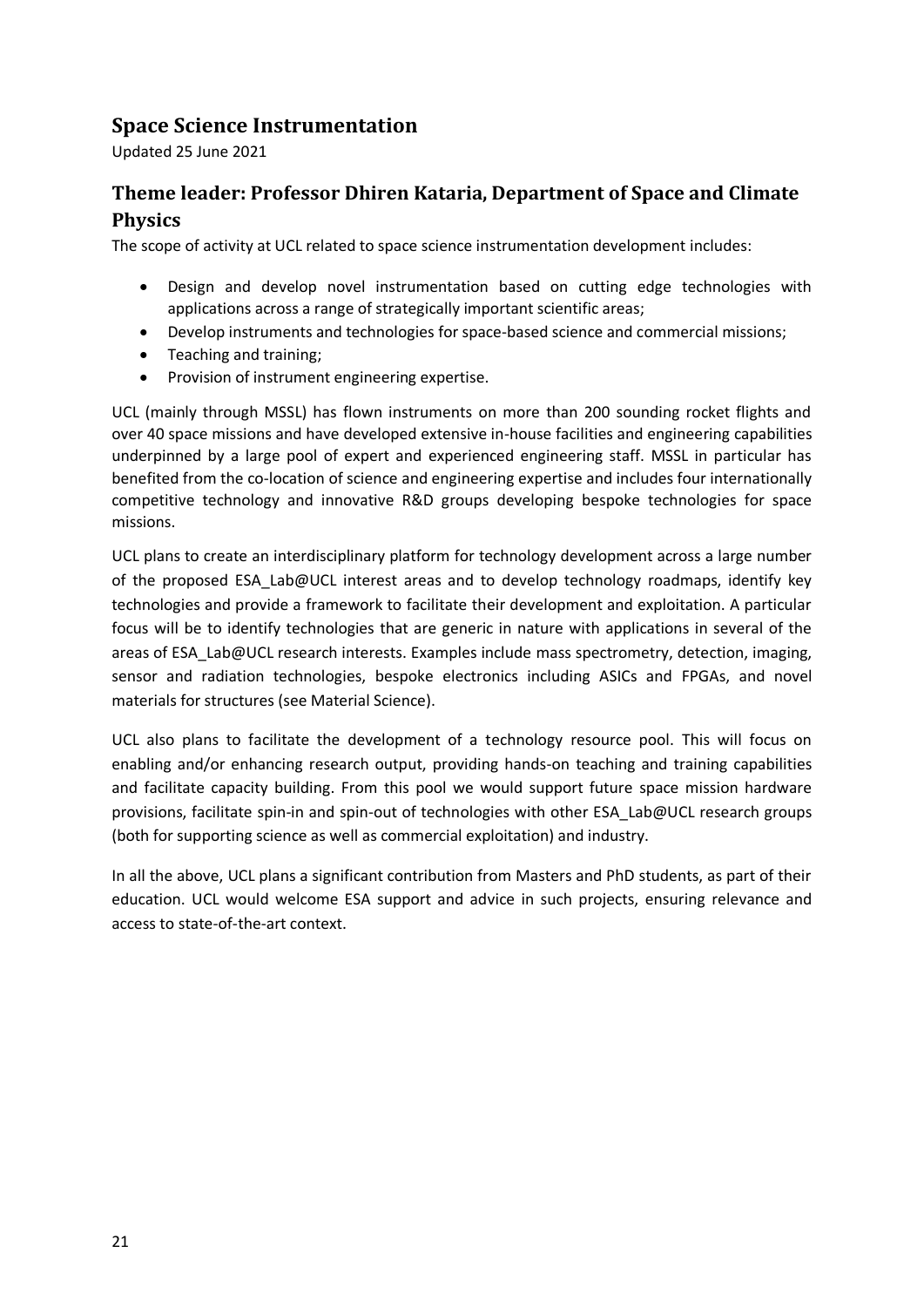# <span id="page-21-0"></span>**Space Weather**

*Updated 25 June 2021*

**Theme leader: – Professor Lucie Green, Department of Space and Climate Physics (MSSL)** MSSL has a demonstrated track record in space weather across the following areas:

- Instrumentation: A decades-long involvement in developing, flying and using instrumentation that is vital for space weather monitoring and the underpinning science through Cluster, Solar Orbiter, QB50, Sunjammer, SMM, SOHO, Yohkoh, Hinode and most recently after leading on the in situ instrumentation package for ESA's Lagrange mission MSSL is now the PI institute for the solar wind monitor (PLA);
- Space weather mission concepts: Involvement in an Alcatel study for ESA in ~2000. Current and recent activities have focused on the Lagrange mission mostly through the ESA P2-SWE-X Lagrange study and the IPSP study led by the UK Met Office;
- Data Analysis and modelling: Extensive data analysis through many missions that includes conditions in the radiation belts and modeling the solar magnetic field prior to eruption;
- Data access and metadata [HELIO]: Involvement in data archiving for several missions. HELIO, for example, has built our expertise in accessing data from many domains and managing the metadata needed. We have involvement in ESA Radiation Expert Service Centre;
- Policy: Through SOARS (Space Weather Pilot Project) we worked closely with the aviation industry to understand space weather effects. This work has been expanded through an IPSP funded study and a collaboration with Atkins. Close work with the Met Office Space Weather Operations Centre feeds into this area and connects us with UK policy makers;
- Teaching: Undergraduate, post-graduate and industry courses are currently available. In 2020 the group project for the MSc in Space Science and Engineering was run in collaboration with ESA through Dr. Melanie Heil (Space Weather Space Segment Coordinator) and focused on design of a D3S mission concept.

MSSL's strength is in the breadth of scientific research that spans the Sun through to the magnetosphere and the radiation belts (and indeed other planets) and in the development of new space-based instrumentation. UCL's space weather ambitions are to:

- Maintain leadership in the ESA Lagrange mission through the management of the in situ instrument package and provision of a solar wind analyser. Maintain momentum toward launch in the late 2020s;
- Provide hosted sensors on satellites;
- Become a centre of CME modelling and forecasting solar eruptions;
- Become a centre for radiation belt modelling;
- Become the "go-to" institution in the training of science and instrumentation for space weather;
- Develop concepts for the next generation, lightweight instrumentation through the use of novel techniques outside those currently used;
- Continue collaboration with industry on mission development, education and public policy.